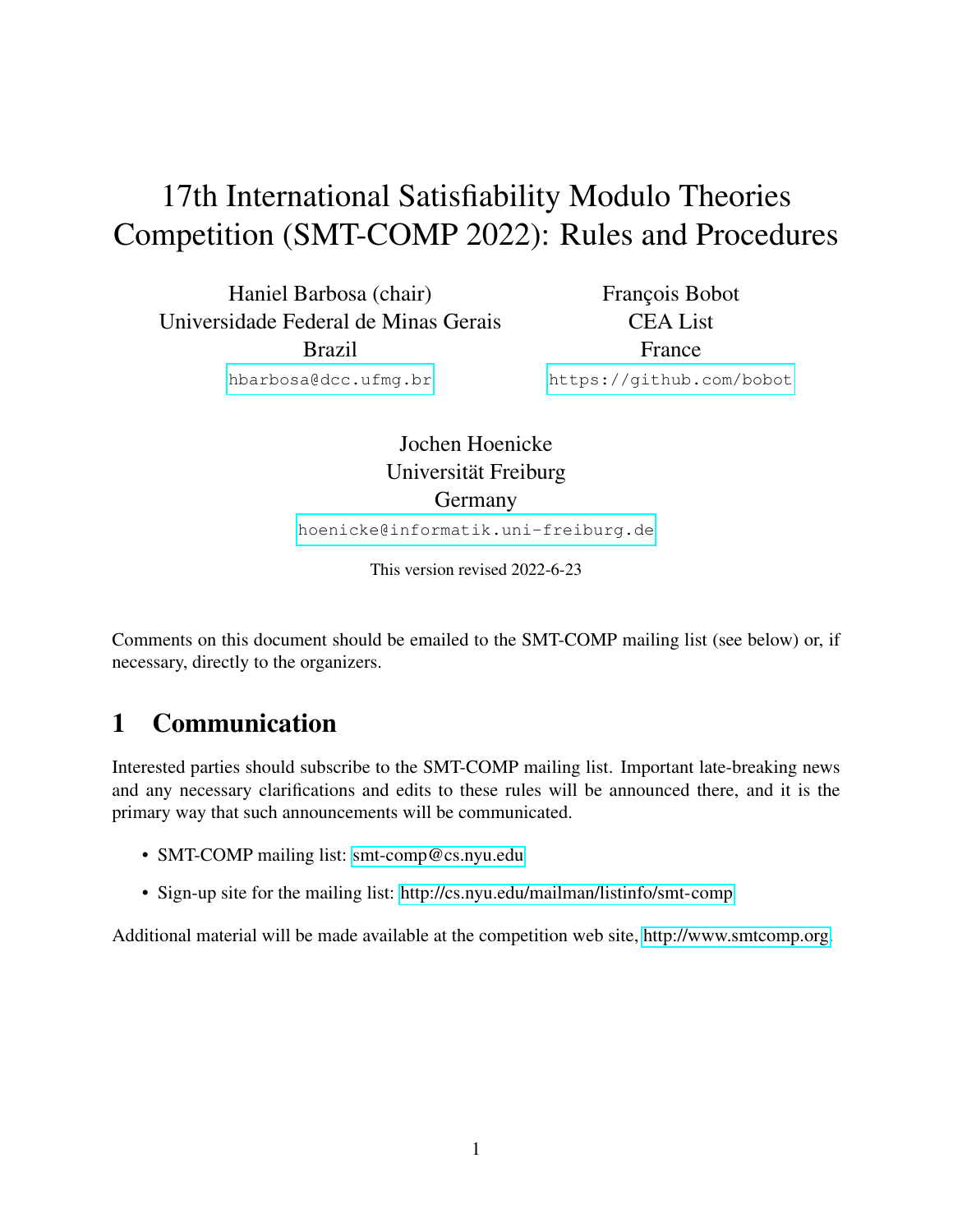## <span id="page-1-1"></span>2 Important Dates

Mar 15 Deadline for new benchmark contributions.

- May 28 Final versions of competition tools (e.g., benchmark scrambler) are made available. Benchmark libraries are frozen.
- June 18 Deadline for first versions of solvers (for all tracks), including information about which tracks and divisions are being entered, and magic numbers for benchmark scrambling.
- July 2 Deadline for final versions of solvers, including system descriptions.
- July 5 Opening value of NYSE Composite Index used to compute random seed for competition tools.

August 11/12 SMT Workshop; end of competition, presentation of results.

## 3 Introduction

The annual Satisfiability Modulo Theories Competition (SMT-COMP) is held to spur advances in SMT solver implementations on benchmark formulas of practical interest. Public competitions are a well-known means of stimulating advancement in software tools. For example, in automated reasoning, the CASC and SAT competitions for first-order and propositional reasoning tools, respectively, have spurred significant innovation in their fields [\[6,](#page-23-0) [13\]](#page-24-0). More information on the history and motivation for SMT-COMP can be found at the competition web site, [http://www.smtcomp.org,](http://www.smtcomp.org) and in reports on previous competitions ([\[2,](#page-23-1) [3,](#page-23-2) [4,](#page-23-3) [5,](#page-23-4) [10,](#page-23-5) [11,](#page-23-6) [12\]](#page-23-7)).

SMT-COMP 2022 is part of the SMT Workshop 2022 [\(http://smt-workshop.cs.uiowa.edu/](http://smt-workshop.cs.uiowa.edu/2022/) [2022/\)](http://smt-workshop.cs.uiowa.edu/2022/), which is affiliated with IJCAR 2022 [\(https://easychair.org/smart-program/IJCAR2022/\)](https://easychair.org/smart-program/IJCAR2022/). The SMT Workshop will include a block of time to present the results of the competition. Accordingly, researchers are highly encouraged to submit both new benchmarks and new or improved solvers to raise the level of competition and advance the state of the art in automated SMT problem solving.

SMT-COMP 2022 will have seven tracks: the Single Query Track (before 2019: Main Track), the Incremental Track (before 2019: Application Track), the Unsat-Core Track, the Model-Validation Track, the Parallel Track and the Cloud Track (both sponsered by Amazon Web Services), and an experimental Proof Exhibition Track focused on a qualitative evaluation of different proof formats, proof checkers and proof-producing solvers. Within each track there are multiple divisions, where each division uses benchmarks from a specific group of SMT-LIB logics. We will recognize winners in all tracks but the Proof Exhibition Track. They will be determined by the number of benchmarks solved (taking into account the weighting detailed in Section [7\)](#page-15-0); we will also recognize solvers based on additional criteria.

The rest of this document, revised from the previous version, $<sup>1</sup>$  $<sup>1</sup>$  $<sup>1</sup>$  describes the rules and competi-</sup> tion procedures for SMT-COMP 2022.

<span id="page-1-0"></span><sup>&</sup>lt;sup>1</sup>Earlier versions of this document include contributions from Clark Barrett, Roberto Bruttomesso, David Cok, Sylvain Conchon, David Deharbe, Morgan Deters, Alberto Griggio, Liana Hadarean, Matthias Heizmann, Antti Hy- ´ varinen, Aina Niemetz, Albert Oliveras, Giles Reger, Aaron Stump, and Tjark Weber.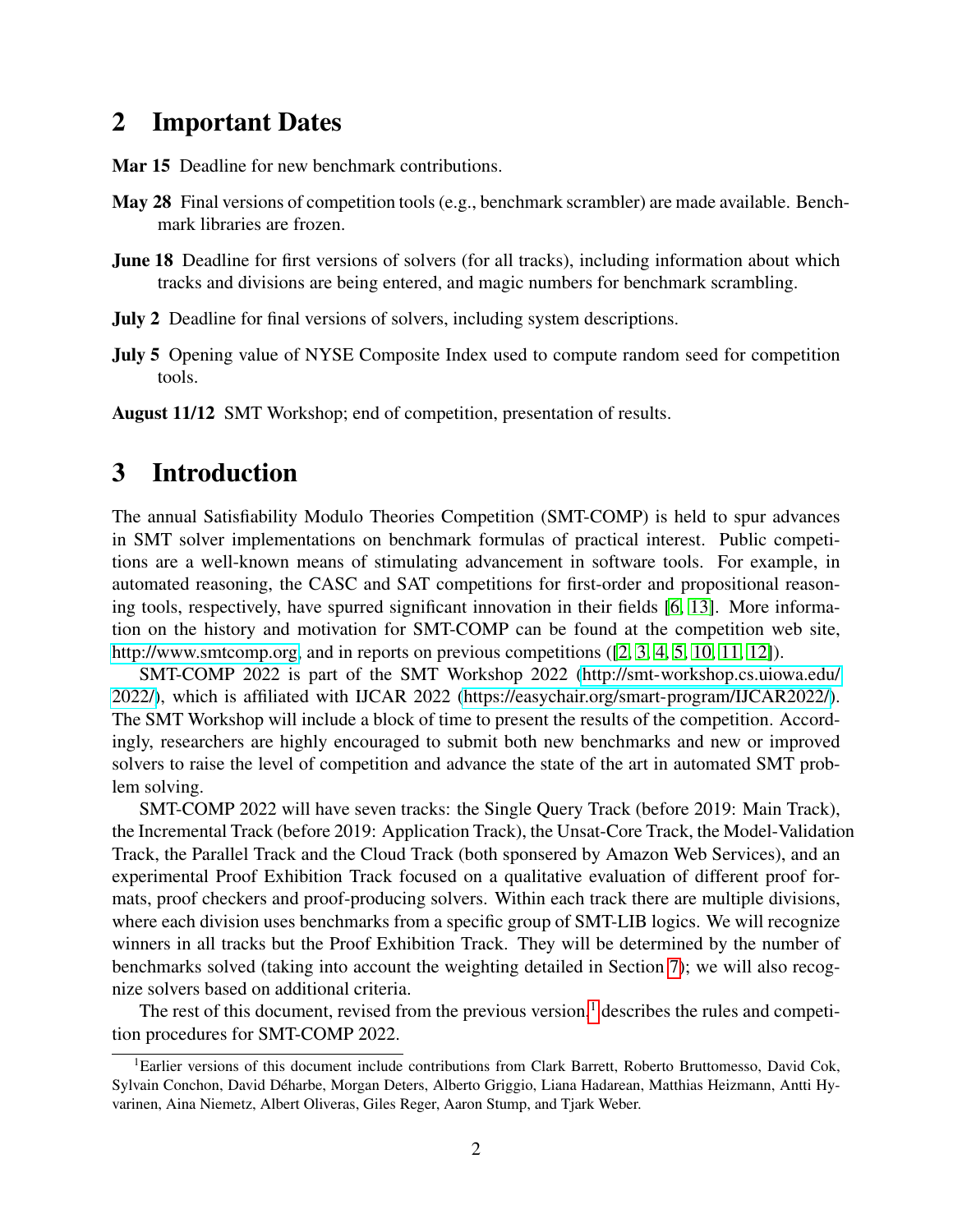As in previous years, we have revised the rules slightly. Some rule changes in 2022 are designed to improve how logics are organized into divisions. We have also added more divisions to the Model-Validation Track and have defined a new Proof Exhibition Track. The principal changes from the previous competition rules are the following:

• Changes in divisions. Last year we changed divisions to be composed of one or more related logics. This year we will keep this organization but we will separate logics into divisions slightly differently: we will have a QF Datatypes division with the logics QF DT, QF UFDT and the QF Equality division now only contains the QF UF and QF AX logics.

*Rationale:* The feedback from the participants in last year's competition was that datatypes were too dissimilar from QF\_UF and QF\_AX to be organized in the same division.

• Logics can be non-competitive in competitive divisions. Last year we considered every logic within a division to competitive unless the division as whole was non-competitive. This year if a logic is non-competitive within a division (i.e., only one competitive solver enrolled in it), it will not be ran.

*Rationale:* We believe the previous setup could benefit too much a solver that supports more logics that its competitor. In particular there was a whose winner was defined by the benchmarks of a non-competitive logic, which we believe is not ideal. Note that the incentive for solvers to support more logics continues since as soon as there is more than one solver supporting a logic it will be competitive and the solver that does not support it will be disadvantaged.

• Model-Validation Track. Last year's competition introduced the experimental divisions QF Equality (only with QF UF benchmarks), QF Equality+LinearArith (only with QF UFIDL, QF UFLIA, and QF UFLRA benchmarks), and QF Equality+Bitvec (only with QF<sub>-</sub>UFBV benchmarks). This year these divisions will no longer be experimental. In addition, we add this year the new experimental division QF FPArith (excluding the logics QF ABVFP, QF AUFBVFP, and QF ABVFPLRA).

*Rationale:* Last year's divisions ran successfully, so there is no reason to keep them experimental. For the new divisions, as before, given the inconsistencies across different model producing solvers, we proceed in an experimental fashion to push for model standardization. We exclude logics containing arrays since their model production adds further complications which we only intend to tackle in the future.

• Proof Exhibition Track. This track will be introduced this year. Teams can submit proofproducing solvers together with proof checkers for their proof formats. The checker and format do not need to be from the same team as the solver. We will compile and present the results, as well as assemble a panel of non-organizer experts to do a qualitative assessment for each proof-producing solver, proof format, and proof checker. The solver, proof format and checker should be described in a system description (total of 4 pages rather than 2).

*Rationale:* Given the many competing visions on how SMT proofs or a proof competition should look like, we decided to be less prescriptive and more descriptive for how SMT-COMP will approach proofs. We will host a "proof exhibition" rather than a "proof com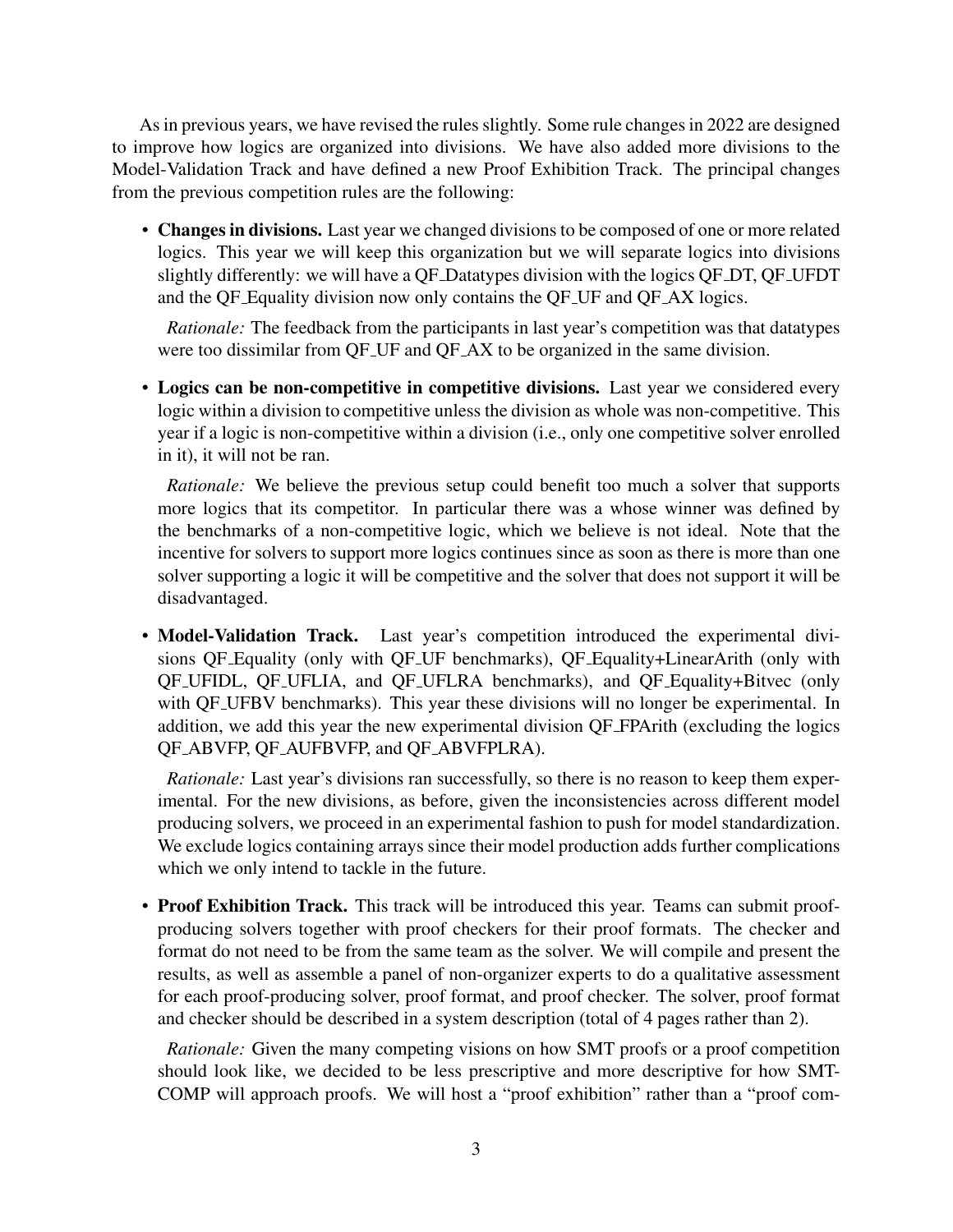petition" track. The format would be with teams submitting both a proof-producing SMT solver and a proof checker for its proofs.

# <span id="page-3-0"></span>4 Entrants

SMT Solver. A Satisfiability Modulo Theories (SMT) solver that can enter SMT-COMP is a tool that can determine the (un)satisfiability of benchmarks from the SMT-LIB benchmark library [\(https://smtlib.cs.uiowa.edu/benchmarks.shtml\)](https://smtlib.cs.uiowa.edu/benchmarks.shtml).

Portfolio Solver. A *portfolio solver* is a solver using a combination of two or more sub-solvers, developed by different groups of authors, on the same component or abstraction of the input problem. For example, a solver using one subsolver to solve the ground abstraction of a quantified problem is allowed, while a solver using two or more subsolvers from different groups of authors is not. Portfolio solver are in general allowed only in the Parallel Track and Cloud Track. If you are unsure if your tool is a portfolio solver according to this definition and you feel that it should be allowed contact the organizers of the SMT-COMP for clarification.

Wrapper Tool. A *wrapper tool* is defined as any solver that calls one or more other SMT solvers (the *wrapped solvers*). Its system description must explicitly acknowledge and state the exact version of any solvers that it wraps. It *should* further make clear technical innovations by which the wrapper tool expects to improve on the wrapped solvers.

Derived Tool. A *derived tool* is defined as any solver that is *based on and extends* another SMT solver (the *base solver*) from a different group of authors. Its system description must explicitly acknowledge the solver it is based on and extends. It *should* further make clear technical innovations by which the derived tool expects to improve on the original solver. A derived tool should follow the *naming convention* [name of base solver]-[my solver name].

SMT Solver Submission. An entrant to SMT-COMP is a solver submitted by its authors using the StarExec [\(http://www.starexec.org\)](http://www.starexec.org) service, or, for Parallel Track and Cloud Track, otherwise communicated to the organisers.

Solver execution. The StarExec execution service enables members of the SMT research community to run solvers on jobs consisting of benchmarks from the SMT-LIB benchmark library. Jobs are run on a shared computer cluster. The execution service is provided free of charge, but requires registration to create a login account. Registered users may then upload solvers to run, or may run public solvers already uploaded to the service. Information about how to configure and upload a solver is contained in the StarExec user guide, [https://wiki.uiowa.edu/display/stardev/User+Guide.](https://wiki.uiowa.edu/display/stardev/User+Guide)

Participation in the Competition. For participation in SMT-COMP, a solver must be uploaded to StarExec and made publicly available, or communicated separately to the organisers for the Cloud Track and Parallel Track. StarExec supports solver configurations. You can have at most one configuration for each track (named after the track) and a default configuration used for tracks without a track-specific configuration. Moreover, the organizers must be informed of the solver's presence *and the tracks and divisions which it enters* via the web form at

<https://forms.gle/ewNQdFJbmQ12GxpX8>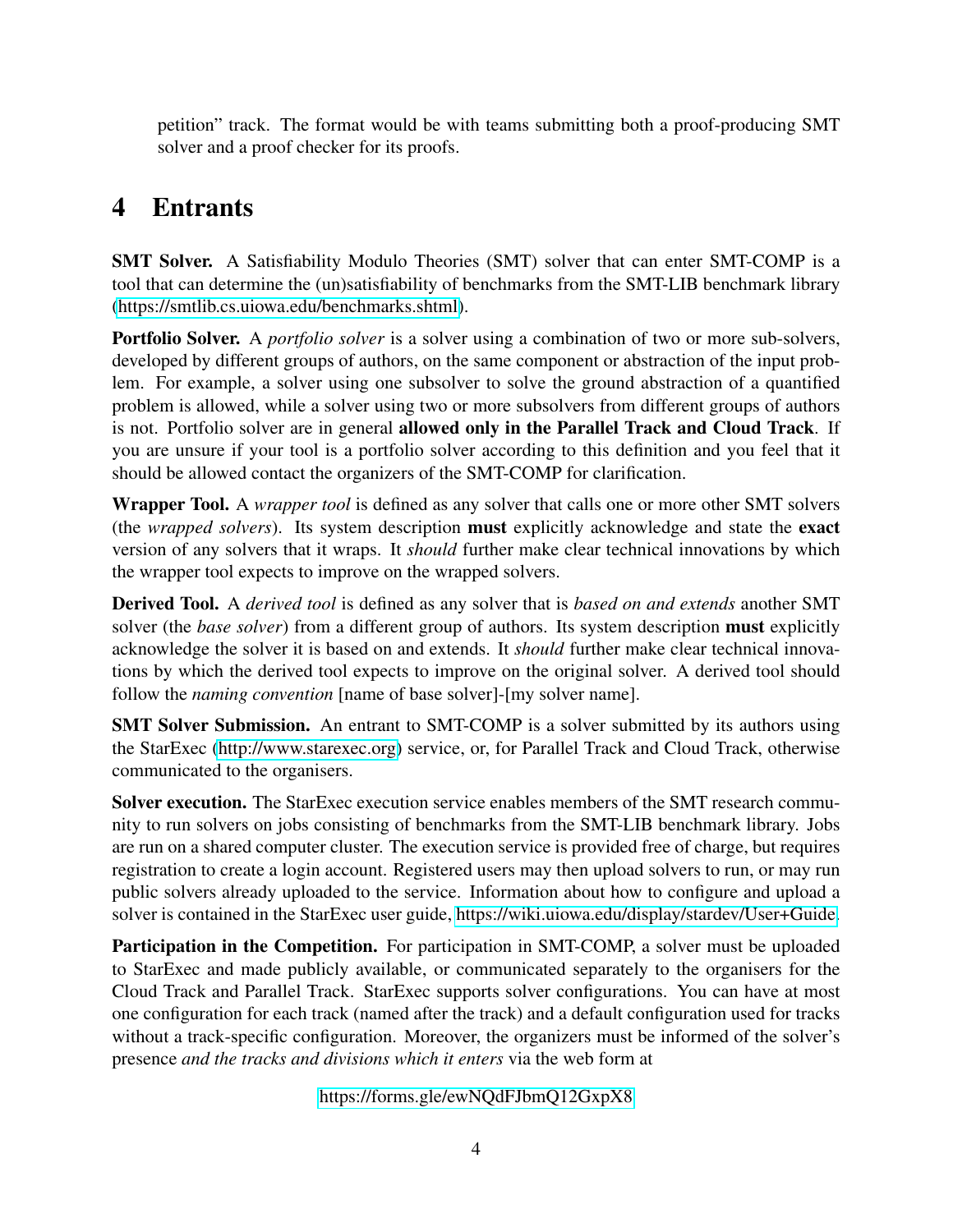For each track the submission must specify the logics which are supported by the solver. The solver will enter all divisions where it supports at least one logic. A submission must also include a link to the *system description* (see below) and a *32-bit unsigned integer*. These integer numbers, collected from all submissions, are used to seed competition tools.

System description. As part of the submission, SMT-COMP entrants are required to provide a short (1-2 pages, excluding references; plus 2 pages for proof format and proof checker if the entrant is for the proof exhibition track) description of the system, which must explicitly acknowledge any solver it wraps or is based on in case of a *wrapper* or *derived* tool (see above). In case of a *wrapper* tool, it must also explicitly state the exact version of each wrapped solver. A system description *should* further include the following information (unless there is a good reason otherwise):

- a list of all authors of the system and their present institutional affiliations,
- the basic SMT solving approach employed,
- details of any non-standard algorithmic techniques as well as references to relevant literature (by the authors or others),
- in case of a *wrapper* or *derived tool*: details of technical innovations by which a wrapper or derived tool expects to improve on the wrapped solvers or base solver
- appropriate acknowledgment of tools other than SMT solvers called by the system (e.g., SAT solvers) that are not written by the authors of the submitted solver, and
- a link to a website for the submitted tool.
- for participants of the Proof Exhibition Track a short description of their proof format of up to two extra pages.

System descriptions must be submitted until the final solver deadline, and will be made publicly available on the competition website. Organizers will check that they contain sufficient information and may withdraw a system if its description is not sufficiently updated upon request

Multiple versions. The intent of the organizers is to promote as wide a comparison among solvers and solver options as possible. However, to keep the number of solver submissions low, each team should only provide multiple solvers if they are substantially different. A justification must be provided for the difference. We strongly encourage the teams to keep the number of solvers per team per category at at most two. By allowing up to two submissions we want to encourage the development of new, experimental techniques via an "alternative solver" while keeping the competition manageable.

Other solvers. The organizers reserve the right to include other solvers of interest (such as entrants in previous SMT competitions) in the competition, e.g., for comparison purposes.

## **Deadlines**

SMT-COMP entrants must be submitted via StarExec (solvers), or communicated separately to the organisers for the Parallel Track and Cloud Track, *and* the above web form (accompanying information) until the end of June 18, 2022 anywhere on earth. After this date *no new entrants*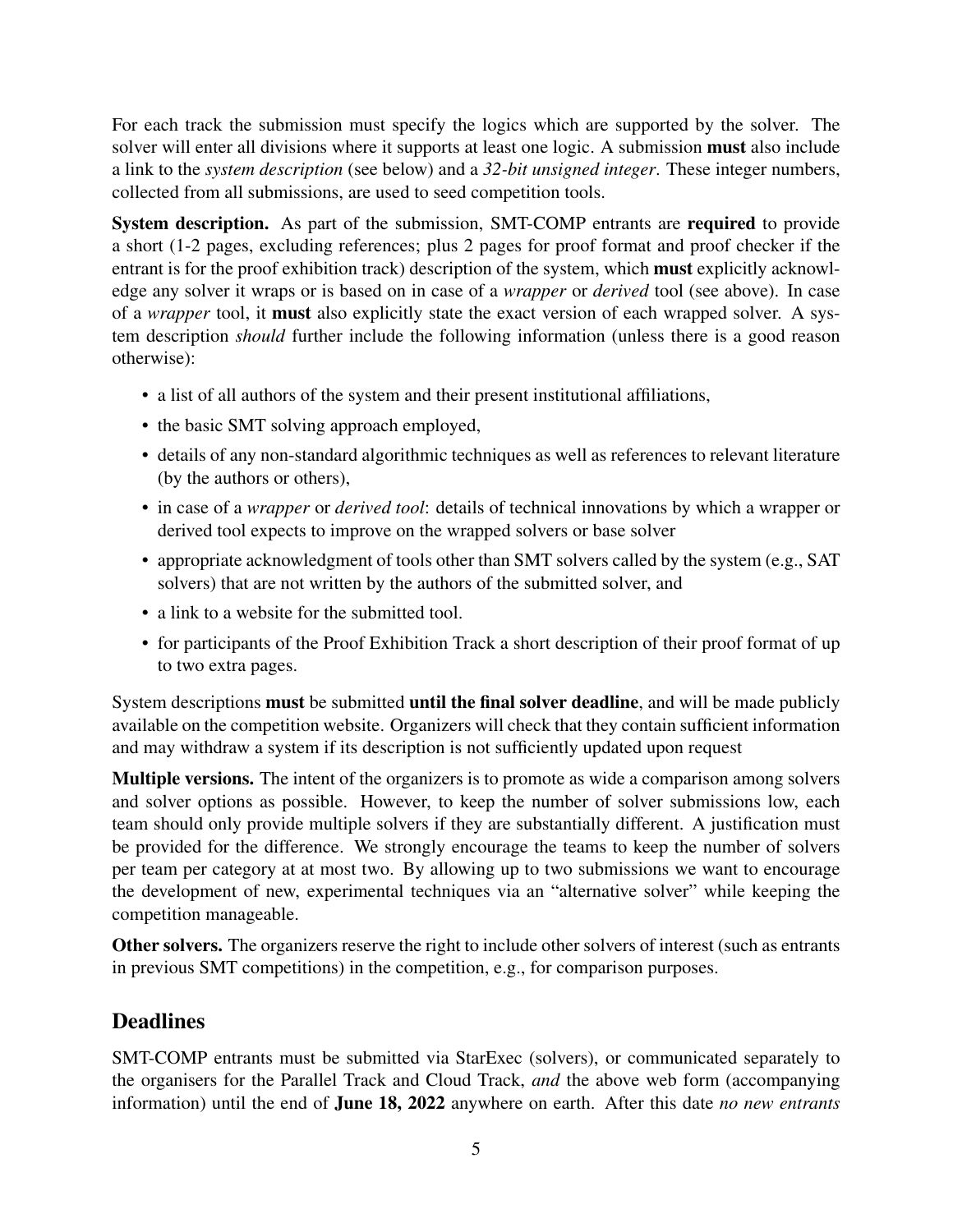will be accepted. However, updates to existing entrants on StarExec or Parallel Track and Cloud Track will be accepted until the end of July 2, 2022 anywhere on earth.

We strongly encourage participants to use this grace period *only* for the purpose of fixing any bugs that may be discovered, and not for adding new features, as there may be no opportunity to do extensive testing using StarExec or other means after the initial deadline.

The solver versions that are present on StarExec or communicated otherwise to the organisers for Parallel Track and Cloud Track at the conclusion of the grace period will be the ones used for the competition. Versions submitted after this time will not be used. The organizers reserve the right to start the competition itself at any time after the open of the New York Stock Exchange on the day after the final solver deadline.

These deadlines and procedures apply equally to all tracks of the competition.

## 5 Execution of Solvers

Solvers will be publicly evaluated in all tracks and divisions into which they have been entered. A solver enters a division in a track if it supports at least one logic in this division. A solver not supporting all logics in a division will not be run on the benchmarks from the unsupported logics and will be scored as if it returned the result unknown within zero time. All results of the competition will be made public. Solvers will be made publicly available after the competition and it is a minimum license requirement that (i) solvers can be distributed in this way, and (ii) all submitted solvers may be freely used for academic evaluation purposes.

#### <span id="page-5-0"></span>5.1 Logistics

Dates of Competition. The bulk of the computation will take place during the weeks leading up to SMT 2022. Intermediate results will be regularly posted to the SMT-COMP website as the competition runs. The organizers reserve the right to prioritize certain competition tracks or divisions to ensure their timely completion, and in exceptional circumstances to complete divisions after the SMT Workshop.

Competition Website. The competition website [\(www.smtcomp.org\)](www.smtcomp.org) will be used as the main form of communication for the competition. The website will be used to post updates, link to these rules and other relevant information (e.g. the benchmarks), and to announce the results. We also use the website to archive previous competitions. Starting from 2019 we will include the submitted solvers in this archive to allow reproduction of the competition results in the future.

Tools. The competition uses a number of tools/scripts to run the competition. In the following, we briefly describe these tools. Unless stated otherwise, these tools are found at [https://github.com/](https://github.com/SMT-COMP/smt-comp/tree/master/tools) [SMT-COMP/smt-comp/tree/master/tools.](https://github.com/SMT-COMP/smt-comp/tree/master/tools)

• Benchmark Selection. We use a script to implement the benchmark selection policy described on page [15.](#page-13-0) It takes a seed for the random benchmark selection. The same seed is used for all tools requiring randomisation.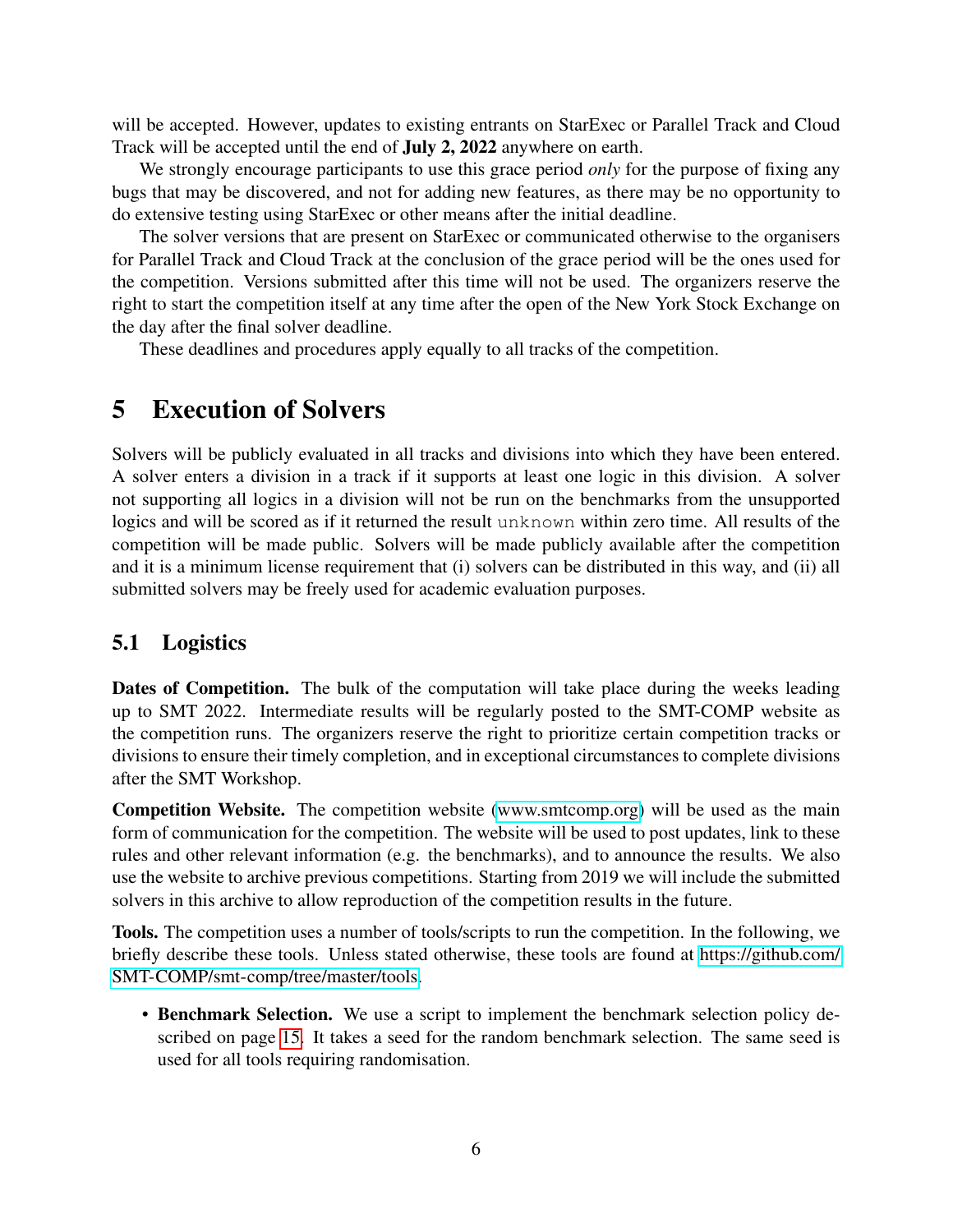- Scrambler. This tool is used to scramble benchmarks during the competition to ensure that tools do not rely on syntactic features to identify benchmarks. The scrambler can be found at [https://github.com/SMT-COMP/scrambler.](https://github.com/SMT-COMP/scrambler)
- **Trace Executor.** This tool is used in the Incremental Track to emulate an on-line interaction between an SMT solver and a client application and is available at [https://github.com/SMT-](https://github.com/SMT-COMP/trace-executor)[COMP/trace-executor](https://github.com/SMT-COMP/trace-executor)
- Post-Processors. These are used by StarExec to translate the output of tools to the format required for scoring. All post-processors (per track) are available at [https://github.com/SMT-](https://github.com/SMT-COMP/postprocessors)[COMP/postprocessors.](https://github.com/SMT-COMP/postprocessors)
- Scoring. We use a script to implement the scoring computation described on in Section [7.](#page-15-0) It also includes the scoring computations used in previous competitions (since 2015).

Input. In the *Incremental Track*, the *trace executor* will send commands from an (incremental) benchmark file to the standard input channel of the solver. In *all other tracks*, a participating solver must read a *single* benchmark file, whose filename is presented as the first command-line argument of the solver.

Benchmark files are in the concrete syntax of the SMT-LIB format version 2.6, though with a *restricted* set of commands. A benchmark file is a text file containing a sequence of SMT-LIB commands that satisfies the following *requirements*:

- (set-option ...) The input contains the following set-option commands.
	- (a) In the *Incremental Track*, the :print-success option must not be disabled. The trace executor will send an initial (set-option :print-success true) command to the solver.
	- (b) In all other tracks, the scrambler will add an initial (set-option :print-success false) command to the solver.
	- (c) In the *Model-Validation Track*, a benchmark file contains a single (set-option :producemodels true) command as the second command.
	- (d) In the *Unsat-Core Track*, a benchmark file contains a single (set-option :produceunsat-cores true) command as the second command.
	- (e) In the *Proof Exhibition Track*, a benchmark file contains a single (set-option :produceproofs true) command as the second command.
- (set-logic  $\ldots$ )

A (single) set-logic command is the *first* command after any set-option commands.

• (set-info ...)

A benchmark file may contain any number of set-info commands. During the competition all set-info commands are removed from the benchmark by the scrambler.

• (declare-sort ...)

A benchmark file may contain any number of declare-sort and define-sort commands. All sorts declared or defined with these commands must have zero arity.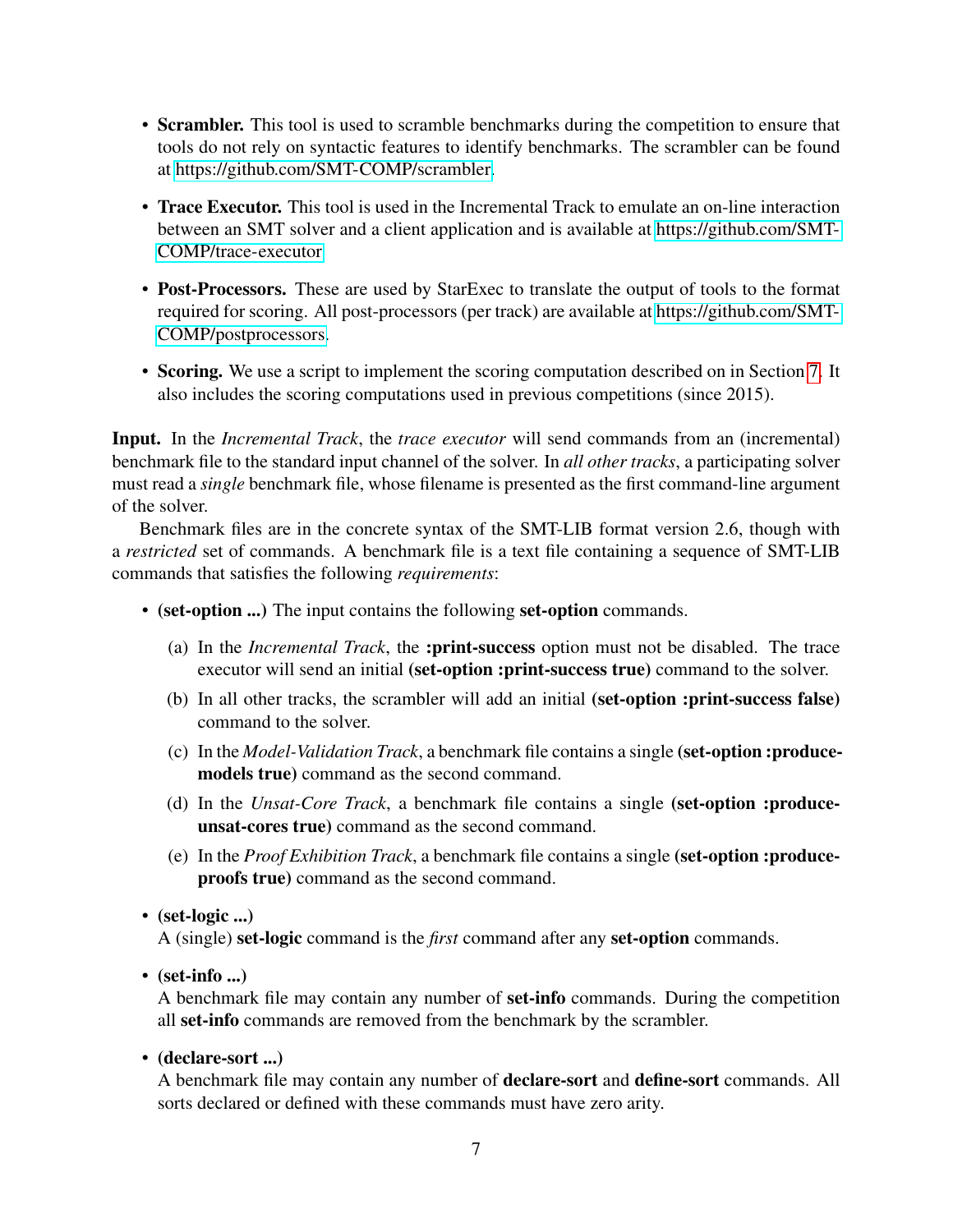• (declare-fun ...) and (define-fun ...)

A benchmark file may contain any number of declare-fun and define-fun commands.

#### • (declare-datatype ...) and (declare-datatypes ...)

If the logic features algebraic datatypes, the benchmark file may contain any number of declare-datatype(s) commands.

 $\bullet$  (assert ...)

A benchmark file may contain any number of assert commands. All formulas in the file belong in the declared logic, with any free symbols declared in the file.

• :named

- (a) In *all* tracks *except* the Unsat-Core Track, named terms (i.e., terms with the :named attribute) are *not* used.
- (b) In the *Unsat-Core Track*, top-level assertions may be named.

• (check-sat)

- (a) In *all* tracks *except* the Incremental Track, there is *exactly one* check-sat command.
- (b) In the *Incremental Track*, there are one or more check-sat commands. There may also be zero or more (push 1) commands, and zero or more (pop 1) commands, consistent with the use of those commands in the SMT-LIB standard.

• (get-unsat-core)

In the *Unsat-Core Track*, the check-sat command (which is always issued in an unsatisfiable context) is followed by a single get-unsat-core command.

• (get-model)

In the *Model-Validation Track*, the check-sat command (which is always issued in a satisfiable context) is followed by a single get-model command.

• (get-proof)

In the *Proof Exhibition Track*, the check-sat command (which is always issued in an unsatisfiable context) is followed by a single get-proof command.

• (exit)

It may *optionally* contain an exit command as its last command. In the *Incremental Track*, this command must not be omitted.

• No other commands besides the ones just mentioned may be used.

The SMT-LIB format specification is available from the "Standard" section of the SMT-LIB website [\[14\]](#page-24-1). Solvers will be given formulas only from the divisions into which they have been entered.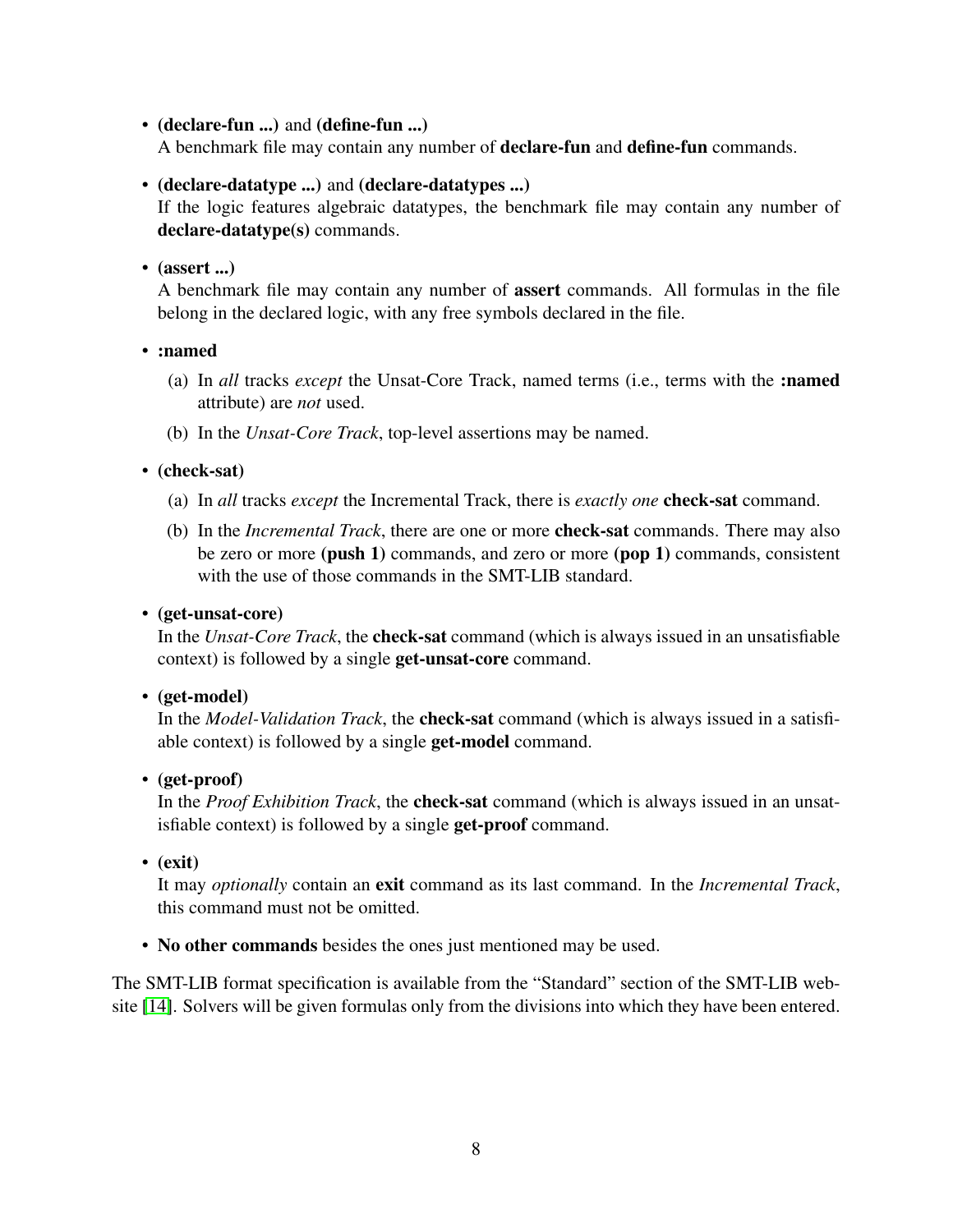Output. In all tracks except the Incremental Track, any success outputs will be ignored<sup>[2](#page-8-0)</sup>. Solvers that exit before the time limit without reporting a result (e.g., due to exhausting memory or crashing) *and* do not produce output that includes sat, unsat, unknown or other track specific output as specified in the individual track sections e.g. unsat cores or models, will be considered to have aborted. Note that there is no distinction between output and error channel and tools should not write any message to the error channel because it could be misinterpreted as a wrong result.

Time and Memory Limits. Each SMT-COMP solver will be executed on a dedicated processor of a competition machine, for each given benchmark, up to a fixed wall-clock time limit  $T$ . The individual track descriptions on pages [9-](#page-8-1)[11](#page-10-0) specify the time limit for each track. Each processor has 4 cores. Detailed machine specifications are available on the competition web site.

The StarExec service also limits the memory consumption of the solver processes. We expect the memory limit per solver/benchmark pair to be on the order of 60 GB. The values of both the time limit and the memory limit are available to a solver process through environment variables. See the StarExec user guide for more information.

The limits for Parallel Track and Cloud Track are available at [https://smt-comp.github.io/2022/](https://smt-comp.github.io/2022/parallel-and-cloud-tracks.html) [parallel-and-cloud-tracks.html.](https://smt-comp.github.io/2022/parallel-and-cloud-tracks.html)

Persistent State. Solvers may create and write to files and directories during the course of an execution, but they must not read such files back during later executions. Each solver is executed with a temporary directory as its current working directory. Any generated files should be produced there (and not, say, in the system's /tmp directory). The StarExec system sets a limit on the amount of disk storage permitted—typically 20 GB. See the StarExec user guide for more information. The temporary directory is deleted after the job is complete. Solvers must not attempt to communicate with other machines, e.g., over the network.

## <span id="page-8-1"></span>5.2 Single Query Track (Previously: Main Track)

The Single Query Track track will consist of selected non-incremental benchmarks in each of the competitive divisions. Each benchmark will be presented to the solver as its first command-line argument. The solver is then expected to report on its standard output channel whether the formula is satisfiable (sat) or unsatisfiable (unsat). A solver may also report unknown to indicate that it cannot determine satisfiability of the formula.

#### Benchmark Selection. See page [15.](#page-13-0)

Time Limit. This track will use a wall-clock time limit of 20 minutes per solver/benchmark pair.

Post-Processor. This track will use [https://github.com/SMT-COMP/postprocessors/tree/master/](https://github.com/SMT-COMP/postprocessors/tree/master/single-query-track/process) [single-query-track/process](https://github.com/SMT-COMP/postprocessors/tree/master/single-query-track/process) as a post-processor to validate and accumulate the results.

<span id="page-8-0"></span><sup>&</sup>lt;sup>2</sup>SMT-LIB 2.6 requires solvers to produce a success answer after each set-logic, declare-sort, declare-fun and assert command (among others), unless the option :print-success is set to false. Ignoring the success outputs allows for submitting fully SMT-LIB 2.6 compliant solvers without the need for a wrapper script, while still allowing entrants of previous competitions to run without changes.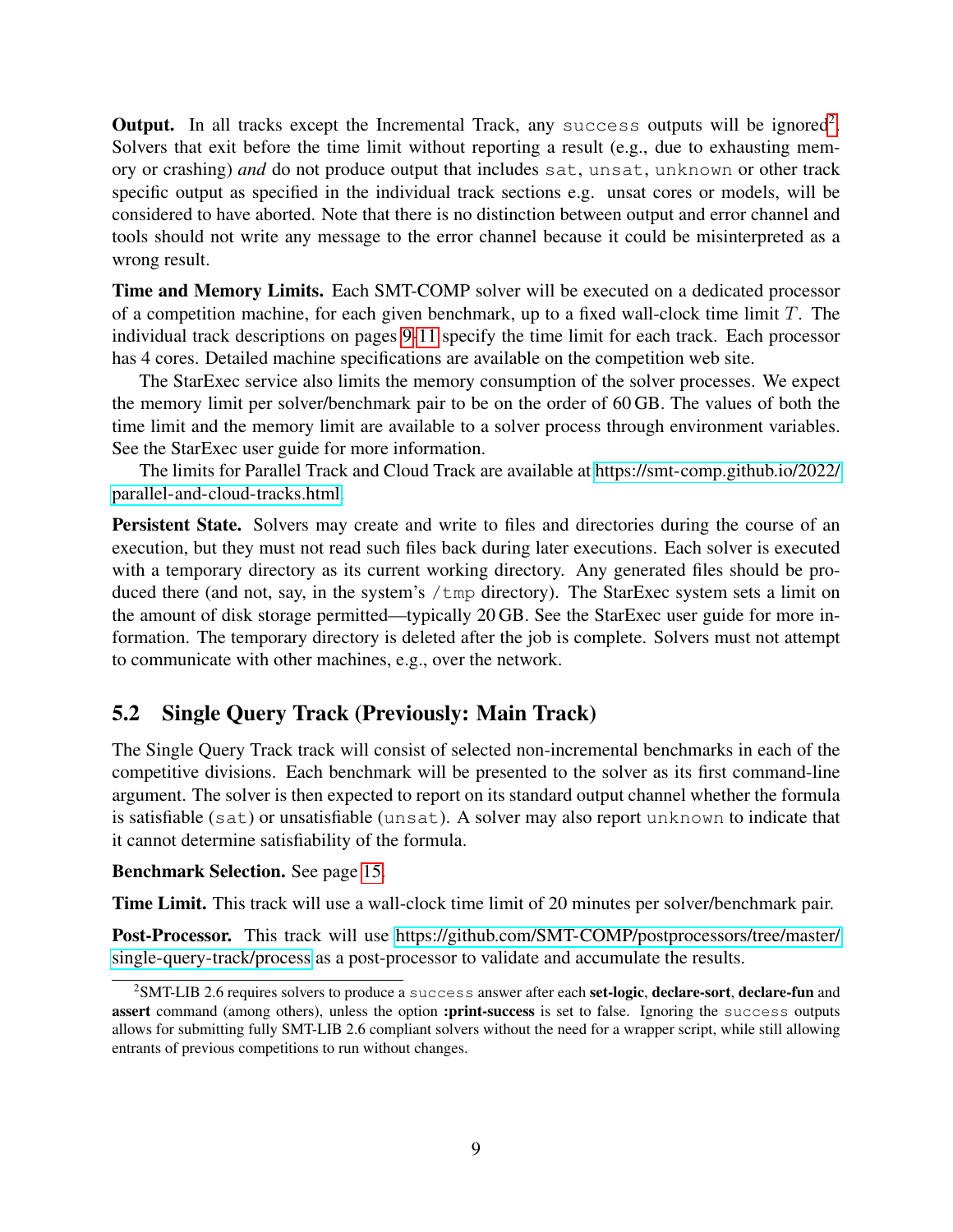## 5.3 Incremental Track (Previously: Application Track)

The incremental track evaluates SMT solvers when interacting with an external verification framework, e.g., a model checker. This interaction, ideally, happens by means of an online communication between the framework and the solver: the framework repeatedly sends queries to the SMT solver, which in turn answers either sat or unsat. In this interaction an SMT solver is required to accept queries incrementally via its *standard input channel*.

In order to facilitate the evaluation of solvers in this track, we will set up a "simulation" of the aforementioned interaction. Each benchmark represents a realistic communication trace, containing multiple check-sat commands (possibly with corresponding push 1 and pop 1 commands). It is parsed by a (publicly available) *trace executor*, which serves the following purposes:

- simulating online interaction by sending single queries to the SMT solver (through stdin),
- preventing "look-ahead" behaviors of SMT solvers,
- recording time and answers for each command,
- guaranteeing a fair execution for all solvers by abstracting from any possible crash, misbehavior, etc. that might happen in the verification framework.

**Input and output.** Participating solvers should include a script smt comp run incremental (if this is not present the script for the default configuration will be used). This script will be called without arguments and will be connected to a trace executor, which will incrementally send commands to the standard input channel of the solver and read responses from both the standard output channel of the solver. The commands will be taken from an SMT-LIB benchmark script that satisfies the requirements for incremental track scripts given in Section [5.1.](#page-5-0) Solvers must respond to each command sent by the trace executor with the answers defined in the SMT-LIB format specification, that is, with an answer of sat, unsat, or unknown for **check-sat** commands, and with a success answer for other commands. Solvers must not write anything to the standard error channel.

### Benchmark Selection. See page [15.](#page-13-0)

Time Limit. This track will use a wall-clock time limit of 20 minutes per solver/benchmark pair.

Trace Executor. This track will use the trace executor from [https://github.com/SMT-COMP/trace](https://github.com/SMT-COMP/trace-executor)[executor](https://github.com/SMT-COMP/trace-executor) to execute a solver on an incremental benchmark file.

Post-Processor. This track will use [https://github.com/SMT-COMP/postprocessors/tree/master/](https://github.com/SMT-COMP/postprocessors/tree/master/incremental-track/process) [incremental-track/process](https://github.com/SMT-COMP/postprocessors/tree/master/incremental-track/process) as a post-processor to validate and accumulate the results.

## <span id="page-9-0"></span>5.4 Unsat-Core Track

The Unsat-Core Track will evaluate the capability of solvers to generate unsatisfiable cores. Performance of solvers will be measured by correctness and size of the unsatisfiable core they provide.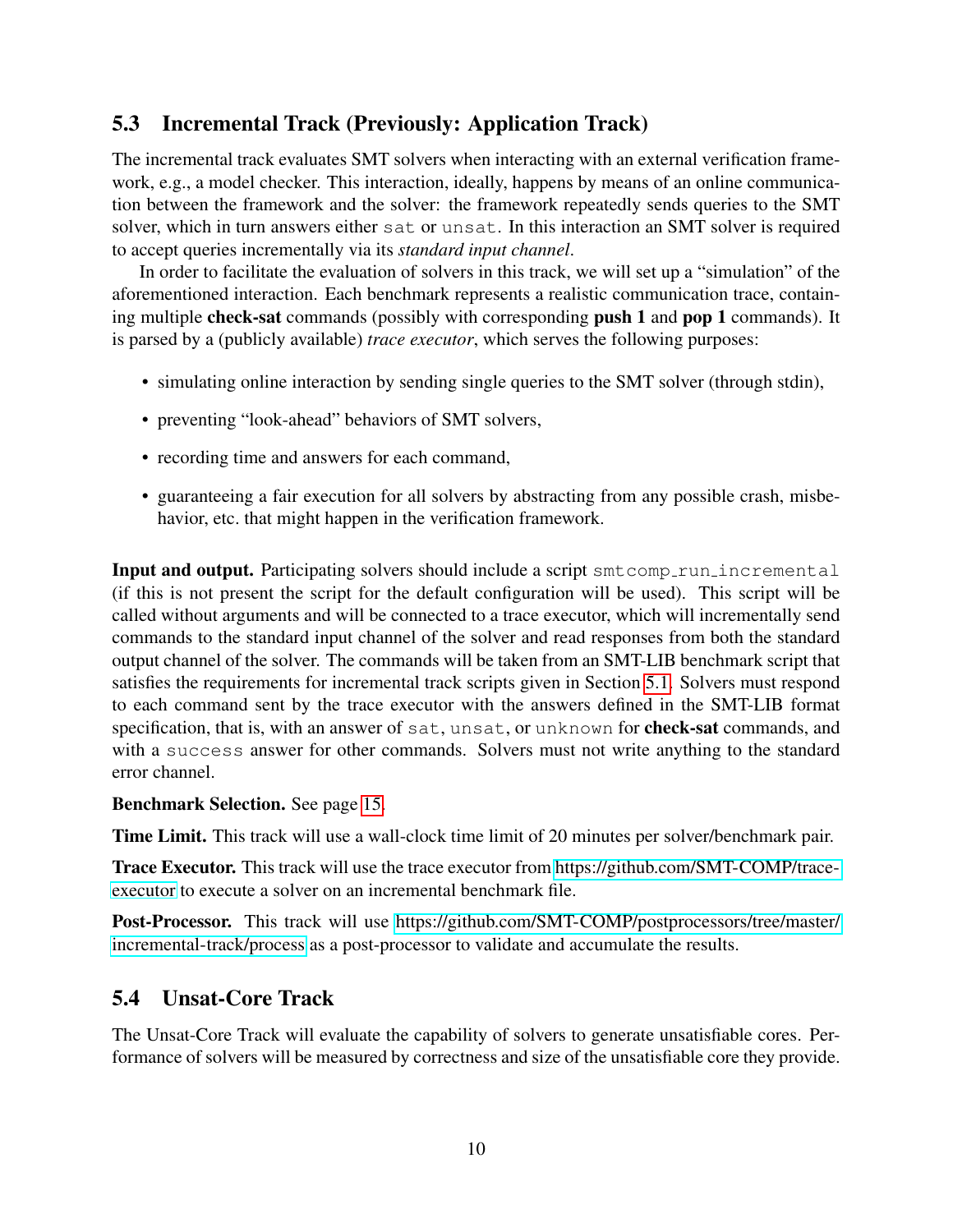Benchmark Selection. This track will run on a selection of non-incremental *unsat* benchmarks (as described on page [15\)](#page-13-0), modified to use named top-level assertions of the form (assert (! t :named  $f$ )).

Input/Output. The SMT-LIB language provides a command (get-unsat-core), which asks a solver to identify an unsatisfiable core after a **check-sat** command returns unsat. This unsat core must consist of a list of all named top-level assertions in the format prescribed by the SMT-LIB standard. Solvers must respond to each command in the benchmark script with the answers defined in the SMT-LIB format specification. In particular, solvers that respond unknown to the check-sat command must respond with an error to the following get-unsat-core command.

Result. The result of a solver is considered *erroneous* if (i) the response to the check-sat command is sat, (ii) the returned unsatisfiable core is not, in fact, unsatisfiable. If the solver replies unsat to check-sat but gives no response to get-unsat-core, this is considered as no reduction, i.e., as if the solver would have returned the entire benchmark as an unsat core.

Validation. The organizers will use a selection of SMT solvers (the *validation solvers*) that participate in the Single Query Track of this competition in order to validate if a given unsat core is indeed unsatisfiable. For each division, the organizers will use only solvers that have been sound (i.e., they did not produce any erroneous result) in the Single Query Track for this division. The unsatisfiability of an unsat core is refuted if the number of validation solvers whose result is sat exceeds the number of checking solvers whose result is unsat.

Time Limit. This track will use a wall-clock time limit of 20 minutes per solver/benchmark pair. The time limit for checking unsatisfiable cores is yet to be determined, but is anticipated to be around 5 minutes of wall-clock time per solver.

Post-Processor. This track will use [https://github.com/SMT-COMP/postprocessors/tree/master/](https://github.com/SMT-COMP/postprocessors/tree/master/unsat-core-track/process) [unsat-core-track/process](https://github.com/SMT-COMP/postprocessors/tree/master/unsat-core-track/process) as a post-processor to validate and accumulate the results.

## <span id="page-10-0"></span>5.5 Model-Validation Track

The Model-Validation Track will evaluate the capability of solvers to produce models for satisfiable problems. Performance of solvers will be measured by correctness and well-formedness of the model they provide.

Benchmark Selection. This track has the divisions QF Bitvec, QF LinearIntArith, QF LinearReal-Arith, QF Equality (only with QF UF benchmarks), QF Equality+LinearArith (only with QF UFIDL, QF UFLIA, and QF UFLRA benchmarks), and QF Equality+Bitvec (only with QF UFBV benchmarks). This year all divisions with UF logics (with uninterpreted functions) are experimental divisions. The track will run on a selection of non-incremental *sat* benchmarks from these logics (as described on page [15\)](#page-13-0). We exclude from the selection all benchmarks containing arrays or datatypes.

Input/Output. The SMT-LIB language provides a command (get-model) to request a satisfying model after a **check-sat** command returns sat. This model must consist of definitions specifying all and only the current user-declared function symbols, in the format prescribed by the SMT-LIB standard.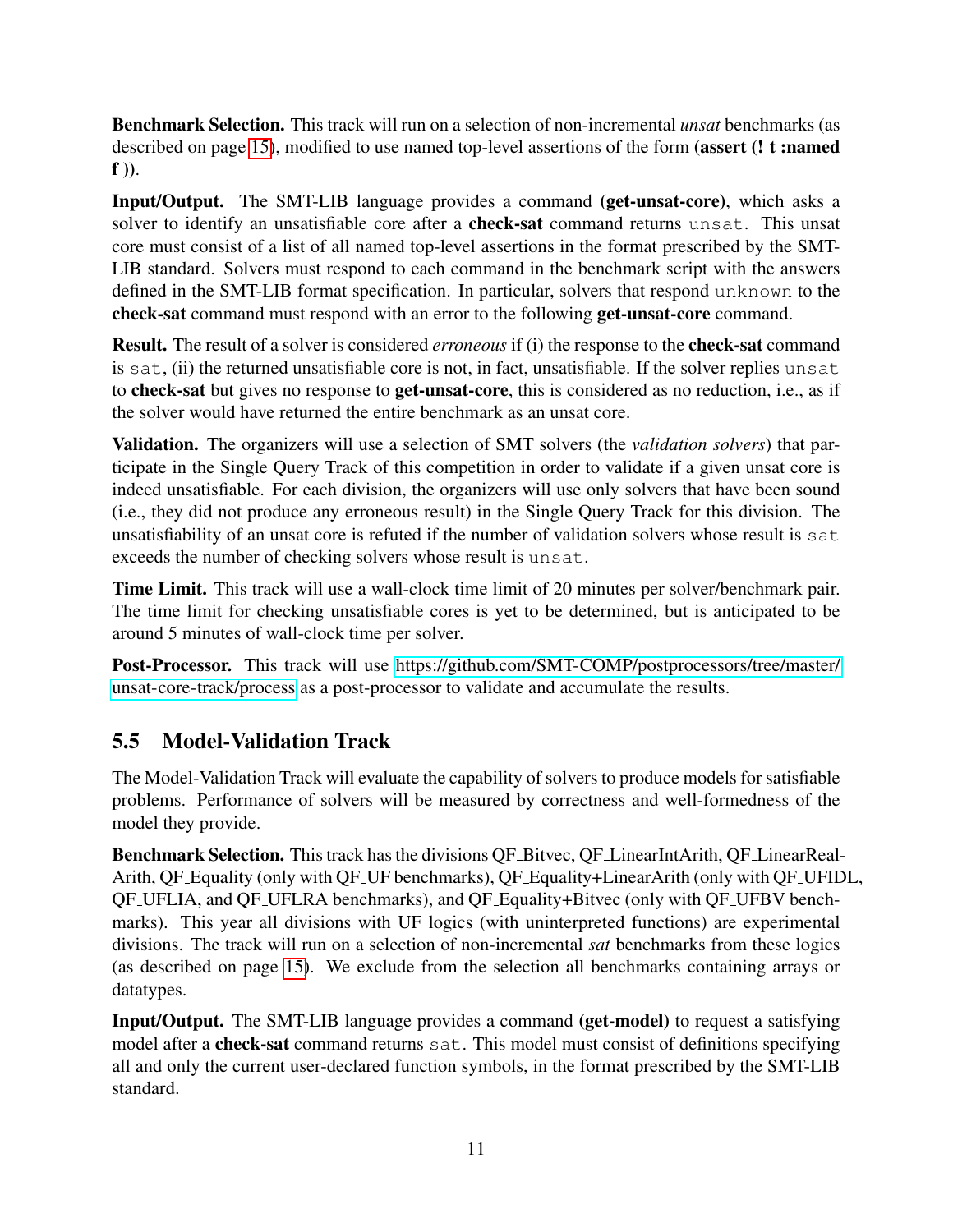Result. The result of a solver is considered erroneous if the response to the check-sat command is unsat, if the returned model is not well-formed (e.g. does not provide a definition for all the user-declared function symbols), or if the returned model does not satisfy the benchmark.

Validation. In order to check that the model satisfies the benchmark, the organizers will use the model validating tool available at [https://github.com/SMT-COMP/postprocessors/tree/master/](https://github.com/SMT-COMP/postprocessors/tree/master/model-validation-track) [model-validation-track.](https://github.com/SMT-COMP/postprocessors/tree/master/model-validation-track) It expects as model input a file with the answer to the check-sat command followed by the solver response to the get-model command. The model validator tool will output

- 1. VALID for a sat solver response followed by a full satisfying model;
- 2. INVALID for
	- an unsat solver response to check-sat or
	- models that do not satisfy the input problem.
- 3. UNKNOWN for
	- no solver output (no response to either both commands or get-model),
	- an unknown response to check-sat, or
	- malformed models, e.g., partial models.

Time Limit. This track will use a wall-clock time limit of 20 minutes per solver/benchmark pair. The time limit for checking the satisfying assignment is yet to be determined, but is anticipated to be around 15 minutes of wall-clock time.

Post-Processor. This track will use [https://github.com/SMT-COMP/postprocessors/tree/master/](https://github.com/SMT-COMP/postprocessors/tree/master/model-validation-track/process) [model-validation-track/process](https://github.com/SMT-COMP/postprocessors/tree/master/model-validation-track/process) as a post-processor to validate and accumulate the results.

## 5.6 Parallel Track

The Parallel Track will evaluate the capability of solvers to determine the satisfiability of problems in a shared-memory parallel computing environment. The track will be experimental.

Benchmark Selection. We will select non-incremental benchmarks from the smt-lib divisions based on the participating solvers. In total 400 instances will be chosen such that their run times are sufficiently high based on our estimation.

Time Limit. This track will use a wall-clock time limit of 20 minutes per solver/benchmark pair.

## 5.7 Cloud Track

The Cloud Track will evaluate the capability of solvers to determine the satisfiability of problems in a distributed computing environment. The track will be experimental.

Benchmark Selection. We will select non-incremental benchmarks from the smt-lib divisions based on the participating solvers. In total 400 instances will be chosen such that their run times are sufficiently high based on our estimation.

Time Limit. This track will use a wall-clock time limit of 20 minutes per solver/benchmark pair.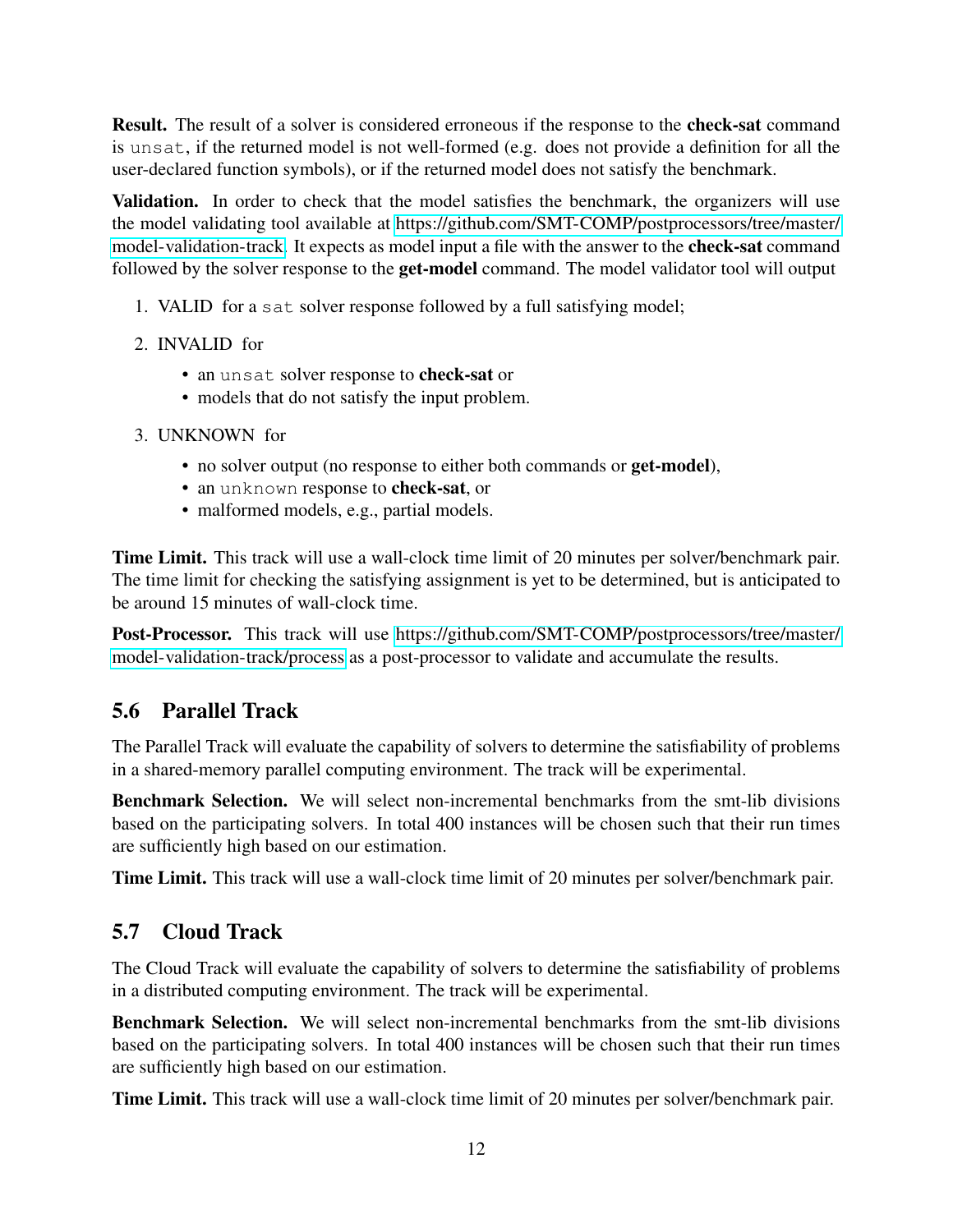### 5.8 Proof Exhibition Track

In the Proof Exhibition Track, teams can submit a proof-producing solver together with a proof checker for its proof format. We will compile and present the results, as well as assemble a panel of experts (not necessarily organizers) to do a qualitative assessment for each proof-producing solver, proof format, and proof checker.

Benchmark Selection. This track will run on a selection of non-incremental *unsat* benchmarks (as described on page [15\)](#page-13-0).

Input/Output Solver. For the Proof Exhibition Track, solver authors should provide two scripts with their solver. The first script,  $smtcomp\_solver$ , should take the name of the benchmark file as a single argument and run the solver on the benchmark. As described in Section [5.1,](#page-5-0) the benchmark will contain the commands (check-sat) and (get-proof). The solver must output the answers to both of these commands to stdout. Output to stderr is ignored by the toolchain.

Solvers must respond to each command in the benchmark script with the answers defined in the SMT-LIB format specification. If the solver outputs a proof, this proof must be an s-expression according to the SMT-LIB standard, but otherwise the format is not specified. Solvers that respond unknown to the **check-sat** command should respond with an error to the following **get-proof** command. Note that the SMT-LIB conformant error result should be output to stdout.

Input/Output Checker. The second script, smtcomp checker, should take the benchmark file name as first argument and the stdout output of the solver script as second argument. Note that this output will usually start with the unsat result of the (check-sat) command, which the checker must either parse or skip.

The checker should check the proof within the output and provide the result to stdout. Output printed to stderr is ignored. The first line of the proof checker result should be either valid, invalid, holey, sat, or unknown. The answer valid must only be given when the checker certifies that the given proof justifies the unsatisfiability of the given benchmark. A checker that returns valid to a satisfiable benchmark is deemed to be unsound. The answer invalid should be returned if the proof is errorneous or otherwise malformed. If the proof checker determines that the proof is valid but it contains holes, i.e., steps that are not checked for correctness, the answer should be holey. The answer sat should be given if the solver claimed that the benchmark is satisfiable, and unknown should be given if (1) the solver answered unknown, (2) it answered unsat but did not give a proof, or (3) if the solver gave an error result.

After the first line, the proof checker can provide arbitrary key=value pairs. These will be collected in the final result table and can include for example information about the number of proof steps, the number of nodes in the proof, the number of holes, the number of different proof rules, etc.

Result. The result of a solver is considered *erroneous* if (i) the proof checker returns sat (as the benchmark is necessarily unsatisfiable), or (ii) the proof checker returns invalid to the given proof. Since the Proof Exhibition Track is non-competitive and we are not fixing a definition of a valid proof, there will be no score computed for this track.

A proof checker is unsound if it returns valid for an (invalid) proof of a satisfiable benchmark. Thus, a proof checker must also check that the formula that was proved corresponds to the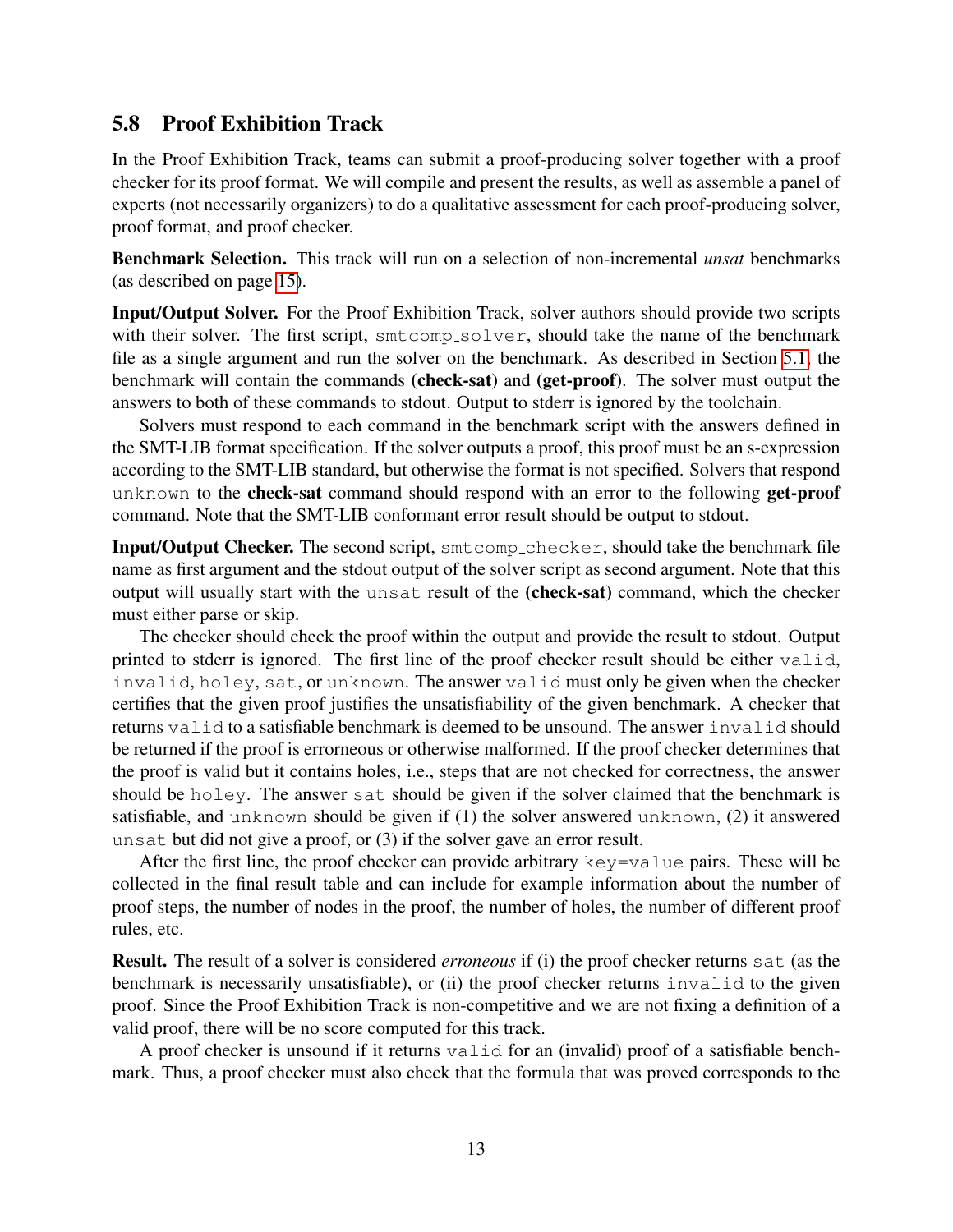benchmark given. Soundness of the proof checker is a central criterion by which the participants will be judged.

Time Limit. This track will use a wall-clock time limit of 20 minutes per solver/benchmark pair. This time limit includes the time for proof checking.

Wrapper and Post-Processor. Solvers in this track will be wrapped in the competition to include the script [https://github.com/SMT-COMP/postprocessors/tree/master/proof-track/starexec](https://github.com/SMT-COMP/postprocessors/tree/master/proof-track/starexec_run_proof) run [proof,](https://github.com/SMT-COMP/postprocessors/tree/master/proof-track/starexec_run_proof) which calls the solver and checker script. The track will use [https://github.com/SMT-](https://github.com/SMT-COMP/postprocessors/tree/master/proof-track/process)[COMP/postprocessors/tree/master/proof-track/process](https://github.com/SMT-COMP/postprocessors/tree/master/proof-track/process) as a post-processor to validate and accumulate the results.

# <span id="page-13-0"></span>6 Benchmarks and Problem Divisions

Divisions. Within each track there are multiple divisions, and each division selects benchmarks from a specific group of SMT-LIB logics in the SMT-LIB benchmark library.

Competitive Divisions. A division in a track is competitive if at least two substantially different solvers (i.e., solvers from two different teams) were submitted. Although the organizers may enter other solvers for comparison purposes, only solvers that are explicitly submitted by their authors determine whether a division is competitive, and are eligible to be designated as winners. We will not run *non-competitive* divisions.

Benchmark sources. Benchmarks for each division will be drawn from the SMT-LIB benchmark library. The Single Query Track, Parallel Track and Cloud Track will use a subset of all *non-incremental* benchmarks and the Incremental Track will use a subset of all *incremental* benchmarks. The Unsat-Core Track will use a selection of non-incremental *unsat* benchmarks and more than one top-level assertion, modified to use named top-level assertions. The Model-Validation Track will use a selection of non-incremental benchmarks with status sat from logics QF BV, QF IDL, QF RDL, QF LIA, QF LRA, QF LIRA, QF UF, QF UFBV, QF UFIDL, QF UFLIA, QF UFLRA. The Proof Exhibition Track will use a selection of non-incremental *unsat* benchmarks. To determine whether a benchmark is sat or unsat, a combination of the benchmark's status and the result of the Single Query Track will be used.

New benchmarks. The deadline for submission of new benchmarks was March 15, 2021. The organizers, in collaboration with the SMT-LIB maintainers, will be checking and curating these until June 18, 2022.

The SMT-LIB maintainers intend to make a new release of the benchmark library publicly available on or close to this date.

Benchmark demographics. The set of all SMT-LIB benchmarks in the logics of a given division can be naturally partitioned to sets containing benchmarks that are similar from the user community perspective. Such benchmarks could all come from the same application domain, be generated by the same tool, or have some other obvious common identity. The organizers try to identify a meaningful partitioning based on the directory hierarchy in SMT-LIB. In many cases the hierarchy consists of the top-level directories each corresponding to a submitter, who has further imposed a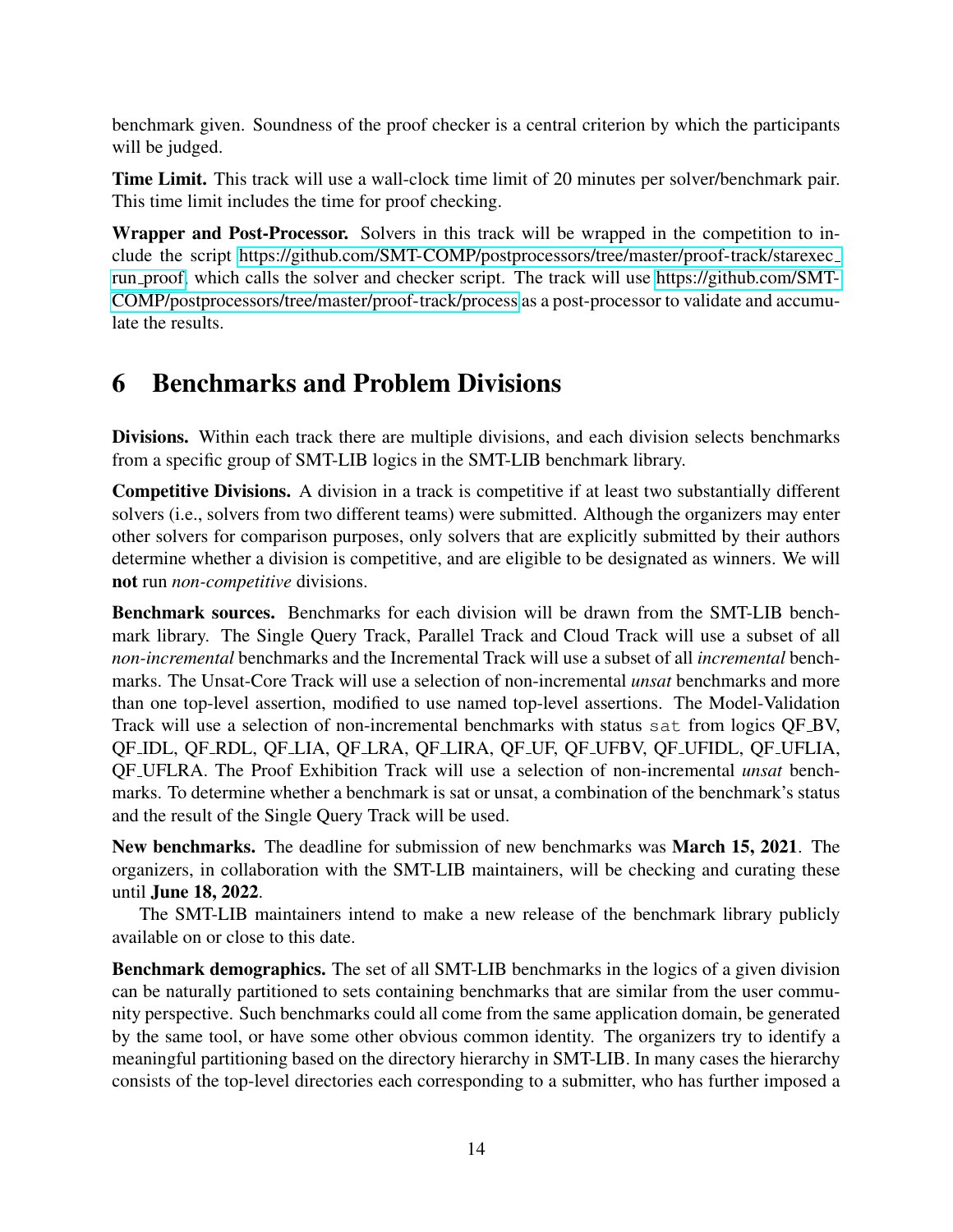hierarchy on the benchmarks. The organizers believe that the submitters have the best information on the common identity of their benchmarks and therefore partition each logic in a division based on the bottom-level directory imposed by each submitter. These partitions are referred to as *families*.

Benchmark selection. The competition will use a large subset of SMT-LIB benchmarks, with some guarantees on including new benchmarks. In all tracks except the Parallel Track and Cloud Track the following selection process will be used.

- 1. *Remove inappropriate benchmarks.* The organizers may remove benchmarks that are deemed inappropriate or uninteresting for competition, or cut the size of certain benchmark families to avoid their over-representation. SMT-COMP attempts to give preference to benchmarks that are "real-world," in the sense of coming from or having some intended application outside SMT.
- 2. *Remove easy / uninteresting benchmarks.* For the following tracks, all benchmarks that can be considered as easy or uninteresting based on the following criteria will be removed.
	- *Single Query Track.* All benchmarks that were solved by all solvers (including noncompetitive solvers) in less than one second in the corresponding track in 2018, 2019, and 2020.
	- *Unsat-Core Track*. All benchmarks with only a single assertion.
- 3. For the Proof Exhibition Track and Unsat-Core Track, all benchmarks with status sat are removed. We further remove benchmarks with status unknown for which no sound solver reported them to be unsat. For the Model-Validation Track, all benchmarks with status unsat are removed, as well as benchmarks with status unknown for which no sound solver reported them to be sat.

In case of a dispute (some solver marks a benchmark as sat and some other solver as unsat), the benchmark may be retained in the selection.

- 4. *Cap the number of instances in a division.* The number of benchmarks in a division based on the size of the corresponding logics in SMT-LIB will be limited as follows. Let  $n$  be the number of benchmarks in an SMT-LIB logic, then
	- (a) if  $n \leq 300$ , all instances will be selected;
	- (b) if  $300 < n \le 600$ , a subset of 300 instances from the logic will be selected;
	- (c) and if  $n > 600$ , 50% of the benchmarks of the logic will be selected.

<span id="page-14-1"></span><span id="page-14-0"></span>The selection process in cases [4b](#page-14-0) and [4c](#page-14-1) above will guarantee the inclusion of new benchmarks by first picking randomly one benchmark from each new benchmark family. The rest of the benchmarks will be chosen randomly from the remaining benchmarks using a uniform distribution. The benchmark selection script will be publicly available at [https://github.com/SMT-COMP/smt-comp/](https://github.com/SMT-COMP/smt-comp/tree/master/tools) [tree/master/tools](https://github.com/SMT-COMP/smt-comp/tree/master/tools) and will use the same random seed as the rest of the competition. The set of benchmarks selected for the competition will be published when the competition begins.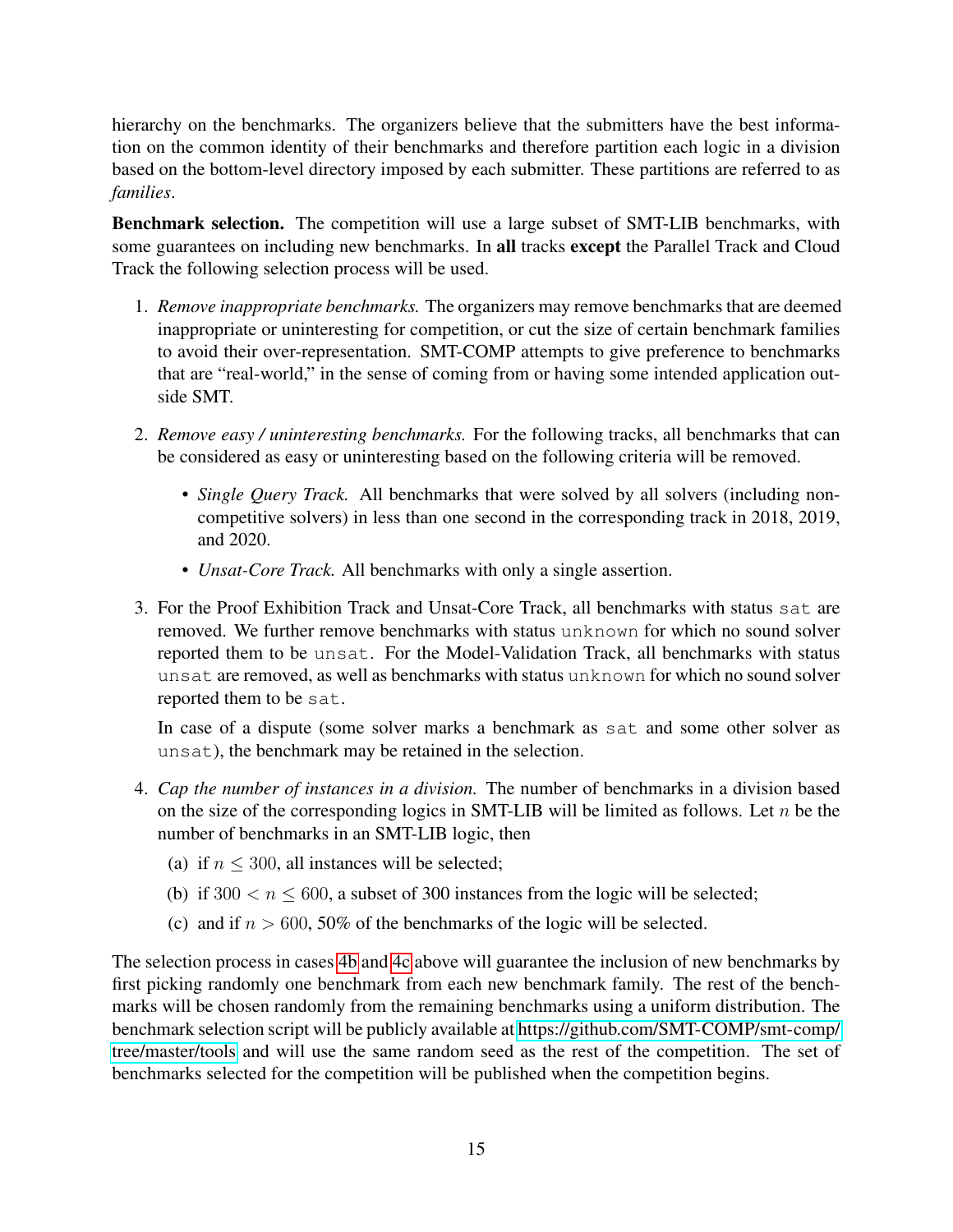Heats. Since the organizers at this point are unsure how long the set of benchmarks may take (which will depend also on the number of solvers submitted), the competition may be run in *heats*. For each track and division, the selected benchmarks may be randomly divided into a number of (possibly unequal-sized) heats. Heats will be run in order. If the organizers determine that there is adequate time, all heats will be used for the competition. Otherwise, incomplete heats will be ignored.

Benchmark scrambling. Benchmarks will be slightly scrambled before the competition, using a simple benchmark scrambler available at [https://github.com/SMT-COMP/scrambler.](https://github.com/SMT-COMP/scrambler) The benchmark scrambler will be made publicly available before the competition. Naturally, solvers must not rely on previously determined identifying syntactic characteristics of competition benchmarks in testing satisfiability. Violation of this rule is considered cheating.

Pseudo-random numbers. Pseudo-random numbers used, e.g., for the creation of heats or the scrambling of benchmarks, will be generated using the standard C library function random(), seeded (using  $s$ random()) with the sum, modulo  $2^{30}$ , of the integer numbers provided in the system descriptions (see Section [4\)](#page-3-0) by all SMT-COMP entrants other than the organizers'. Additionally, the integer part of one hundred times the opening value of the New York Stock Exchange Composite Index on the first day the exchange is open on or after the date specified in the timeline (Section [2\)](#page-1-1) will be added to the other seeding values. This helps provide transparency, by guaranteeing that the organizers cannot manipulate the seed in favor of or against any particular submitted solver.

# <span id="page-15-0"></span>7 Scoring

## <span id="page-15-1"></span>7.1 Benchmark scoring

The **parallel benchmark score** of a solver is a quadruple  $\langle e, n, w, c \rangle$ , with

- $e \in \{0, 1\}$  number of erroneous results (usually  $e = 0$ )
- $0 \le n \le N$  number of correct results (resp. *reduction* for the Unsat-Core Track)
- $w \in [0, T]$  wall-clock time in seconds (real-valued)
- $c \in [0, m]$  CPU time in seconds (real-valued)

Error Score (e). For the Single Query Track, Incremental Track, Parallel Track, and Cloud Track e is the number of returned statuses that disagree with the given expected status (as described above, disagreements on benchmarks with unknown status lead to the benchmark being disregarded). For the Unsat-Core Track, e includes, in addition, the number of returned unsat cores that are not, in fact, unsatisfiable (as validated by a selection of other solvers selected by organizers). For the Model-Validation Track, e includes, in addition, the number of returned models that are not full satisfiable models.

Correctly Solved Score (n). For the Single Query Track, Incremental Track, Model-Validation Track, Parallel Track, and Cloud Track,  $N$  is defined as the number of **check-sat** commands, and  $n$ is defined as the number of correct results. For the Unsat-Core Track, N is defined as the number of named top-level assertions, and n is defined as the *reduction*, i.e., the difference between N and the size of the unsat core.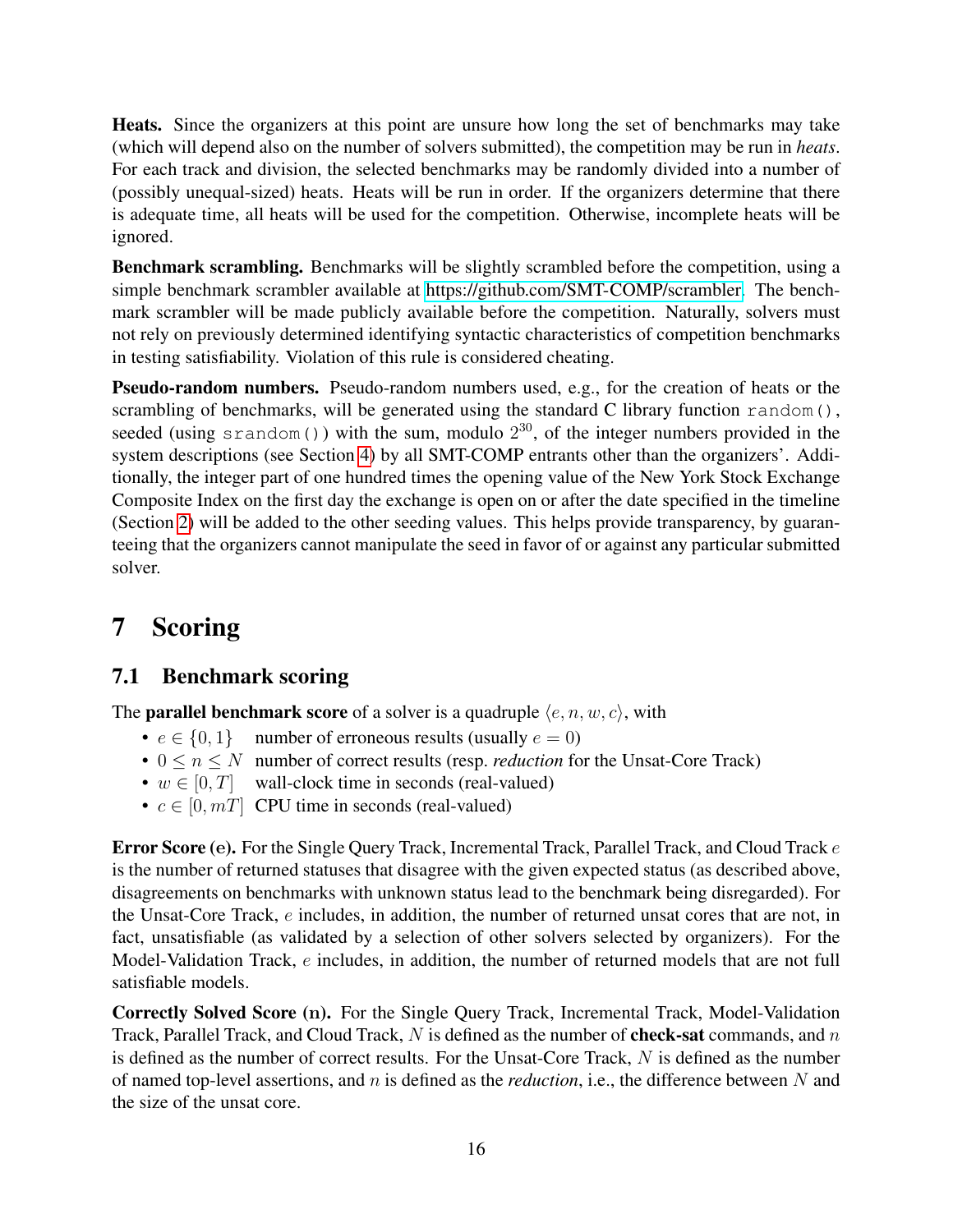**Wall-Clock Time Score (w).** The (real-valued) wall-clock time in seconds, until time limit  $T$  or the solver process terminates.

**CPU Time Score (c).** The (real-valued) CPU time in seconds, measured across all  $m$  cores until time limit  $mT$  is reached or the solver process terminates.

#### 7.1.1 Sequential Benchmark Score

The parallel score as defined above favors parallel solvers, which may utilize all available processor cores. To evaluate sequential performance, we derive a sequential score by imposing a *virtual* CPU time limit equal to the wall-clock time limit T. A solver result is taken into consideration for the sequential score only if the solver process terminates *within* this CPU time limit. More specifically, for a given parallel performance  $\langle e, n, w, c \rangle$ , the corresponding sequential performance is defined as  $\langle e_S, n_S, c_S \rangle$ , where

- $e_S = 0$  and  $n_S = 0$  if  $c > T$ , and  $e_S = e$  and  $n_S = n$  otherwise,
- $c_S = \min\{c, T\}$ .<sup>[3](#page-16-0)</sup>

#### 7.1.2 Single Query Track, Parallel Track, and Cloud Track

For the Single Query Track, Parallel Track, and Cloud Track the error score  $e$  and the correctly solved score *n* are defined as

- $e = 0$  and  $n = 0$  if the solver
	- aborts without a response, or
	- the result of the **check-sat** command is unknown,
- $e = 0$  and  $n = 1$  if the result of the **check-sat** command is sat or unsat and either
	- agrees with the benchmark status,
	- or the benchmark status is unknown, $4$
- $e = 1$  and  $n = 0$  if the result of the **check-sat** command is incorrect.

Note that a (correct or incorrect) response is taken into consideration even when the solver process terminates abnormally, or does not terminate within the time limit. Solvers should take care not to accidentally produce output that contains sat or unsat.

<span id="page-16-0"></span> $3$ Under this measure, a solver should not benefit from using multiple processor cores. Conceptually, the sequential performance should be (nearly) unchanged if the solver was run on a single-core processor, up to a time limit of T.

<span id="page-16-1"></span><sup>&</sup>lt;sup>4</sup>If the benchmark status is unknown, we thus treat the solver's answer as correct. Disagreements between different solvers on benchmarks with unknown status are governed in Section [7.2.](#page-18-0)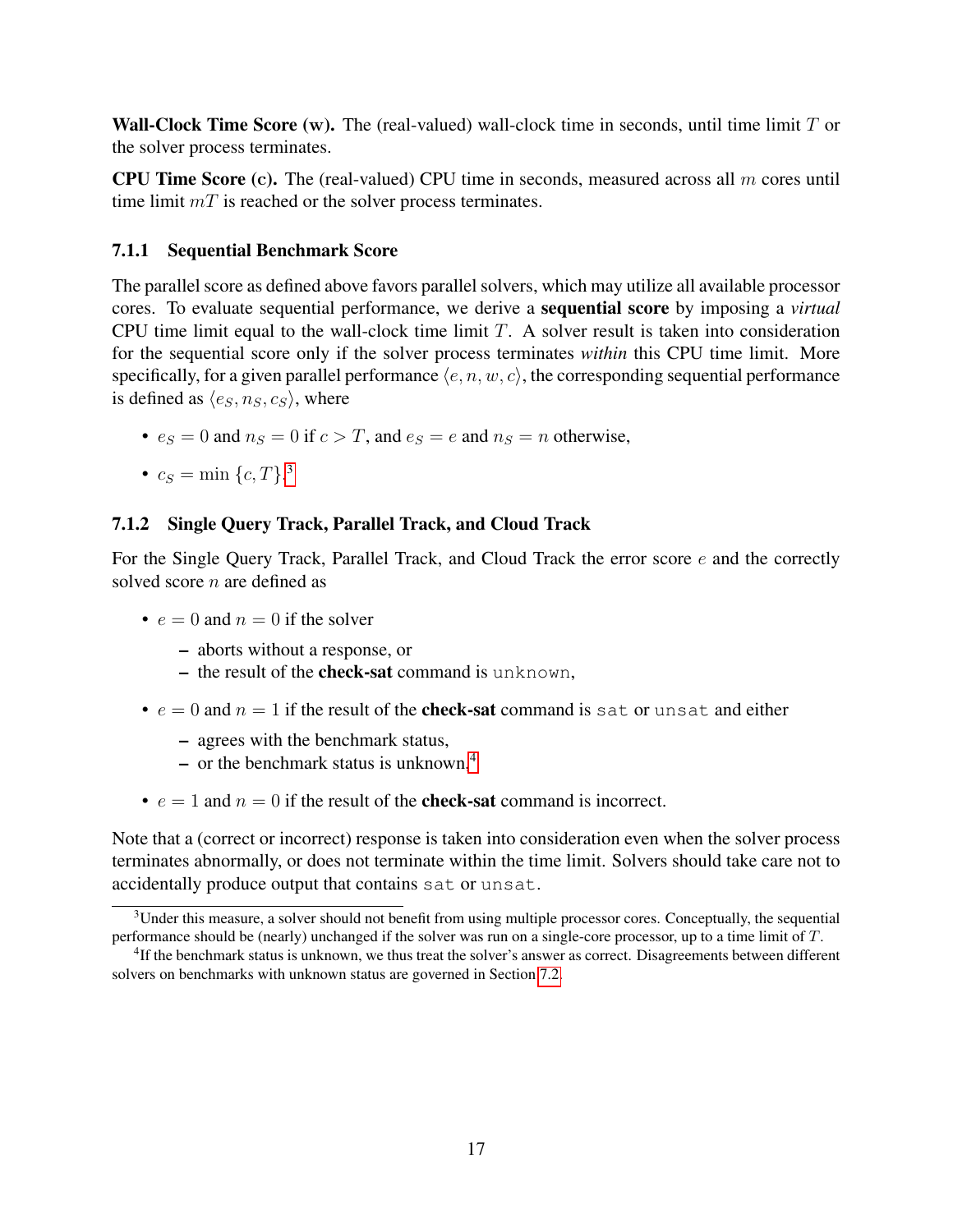#### 7.1.3 Incremental Track

An application benchmark may contain multiple **check-sat** commands. Solvers may partially solve the benchmark before timing out. The benchmark is run by the trace executor, measuring the total time (summed over all individual commands) taken by the solver to respond to commands.<sup>[5](#page-17-0)</sup> Most time will likely be spent in response to check-sat commands, but assert, push or pop commands might also entail a reasonable amount of processing. For the Incremental Track, we have

- $e = 1$  and  $n = 0$  if the solver returns an incorrect result for any **check-sat** command within the time limit,
- otherwise,  $e = 0$  and n is the number of correct results for **check-sat** commands returned by the solver before the time limit is reached.

### 7.1.4 Unsat-Core Track

For the Unsat-Core Track, the error score  $e$  and the correctly solved score  $n$  are defined as

- $e = 0$  and  $n = 0$  if the solver
	- aborts without a response to check-sat, or
	- the result of the **check-sat** command is unknown,
	- the result of the get-unsat-core command is not wellformed.
- $e = 1$  and  $n = 0$  if the result is erroneous according to Section [5.4,](#page-9-0)
- otherwise,  $e = 0$  and n is the *reduction* in the number of formulas, i.e.,  $n = N$  minus the number of formula names in the reported unsatisfiable core.

### 7.1.5 Model-Validation Track

For the Model-Validation Track, the error score  $e$  and the correctly solved score n are defined as

- $e = 0$  and  $n = 0$  if the result is UNKNOWN according to the output of the model validating tool described in Section [5.5,](#page-10-0)
- $e = 1$  and  $n = 0$  if the result is INVALID according to the output of the model validating tool described in Section [5.5,](#page-10-0)
- <span id="page-17-0"></span>• otherwise,  $e = 0$  and  $n = 1$ .

<sup>&</sup>lt;sup>5</sup>Times measured by StarExec may include time spent in the trace executor. We expect that this time will likely be insignificant compared to time spent in the solver, and nearly constant across solvers.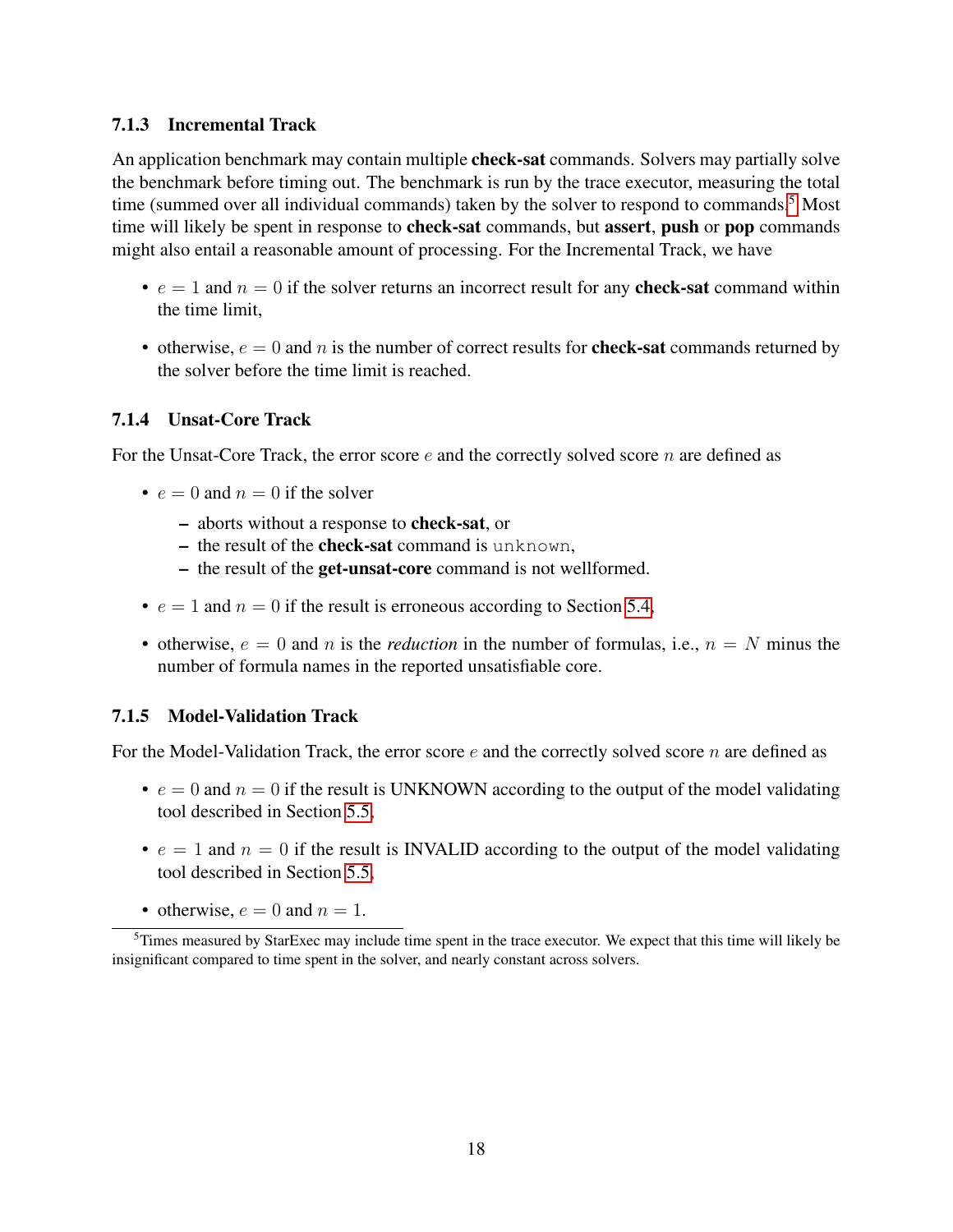## <span id="page-18-0"></span>7.2 Division scoring

For each track and division, we compute a division score based on the parallel performance of a solver (the *parallel division score*). For the Single Query Track, Unsat-Core Track and Model-Validation Track we also compute a division score based on the sequential performance of a solver (the *sequential division score*). Additionally, for the Single Query Track, we further determine three additional scores based on parallel performance: The *24-second score* will reward solving performance within a time limit of 24 seconds (wall clock time), the *sat score* will reward (parallel) performance on satisfiable instances, and the *unsat score* will reward (parallel) performance on unsatisfiable instances. Finally, in divisions composed by more than one logic, all the above scores will be presented not only for the overall division but also for each logic composing the division.

Sound Solver. A solver is *sound* on benchmarks with *known status* for a division if its parallel performance (Section [7.1\)](#page-15-1) is of the form  $\langle 0, n, w, c \rangle$  for each benchmark in the division, i.e., if it did not produce any erroneous results.

Disagreeing Solvers. Two solvers *disagree* on a benchmark if one of them reported sat and the other reported unsat.

Removal of Disagreements. Before division scores are computed for the Single Query Track, benchmarks with *unknown status* are removed from the competition results if two (or more) solvers that are sound on benchmarks with known status disagree on their result. Only the remaining benchmarks are used in the following computation of division scores (but the organizers *will report disagreements* for informational purposes).

### 7.2.1 Parallel Score

.

The parallel score for a division is computed for *all* tracks. It is defined for a participating solver in a division with  $M$  benchmarks as the sum of all the individual parallel benchmark scores:

$$
\sum_{b\in M}\langle e_b,n_b,w_b,c_b\rangle
$$

A parallel division score  $\langle e, n, w, c \rangle$  is better than a parallel division score  $\langle e', n', w', c' \rangle$  iff  $e < e'$ or  $(e = e'$  and  $n > n'$ ) or  $(e = e'$  and  $n = n'$  and  $w < w'$ ) or  $(e = e'$  and  $n = n'$  and  $w = w'$  and  $c < c'$ ). That is, fewer errors takes precedence over more correct solutions, which takes precedence over less wall-clock time taken, which takes precedence over less CPU time taken.

### 7.2.2 Sequential Score

The sequential score for a division is computed for *all* tracks *except* the Incremental Track, Parallel Track, and Cloud Track. <sup>[6](#page-18-1)</sup>. It is defined for a participating solver in a division with M benchmarks as the sum of all the individual sequential benchmark scores:

$$
\sum_{b\in M}\langle e^s_b,n^s_b,w^s_b,c^s_b\rangle
$$

<span id="page-18-1"></span><sup>&</sup>lt;sup>6</sup>Since incremental track benchmarks may be partially solved, defining a useful sequential performance for the incremental track would require information not provided by the parallel performance, e.g., detailed timing information for each result. Due to the nature of Parallel Track and Cloud Track we will not consider the sequential scores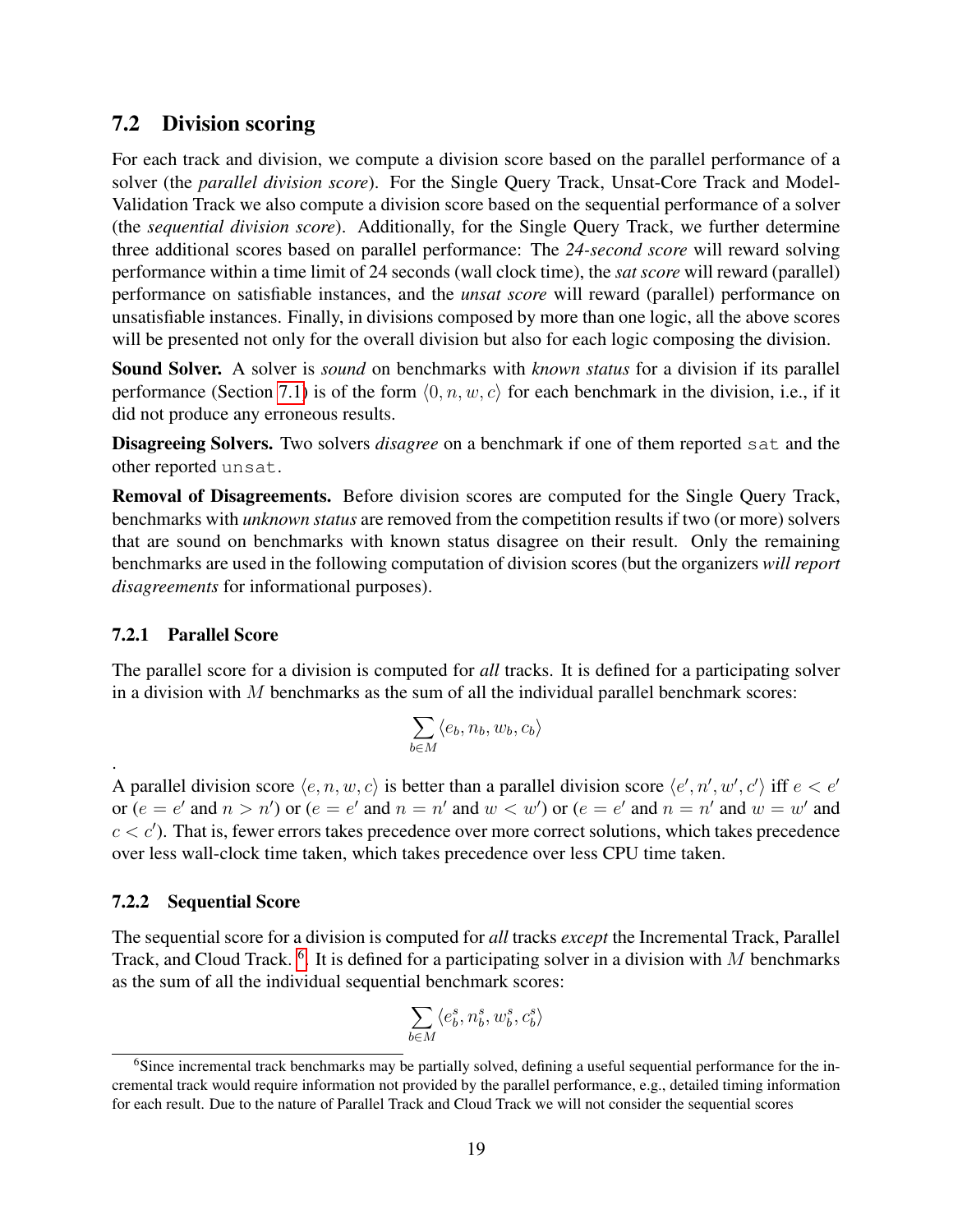. A sequential division score  $\langle e^s, n^s, c^s \rangle$  is better than a sequential division score  $\langle e^{s'}, n^{s'}, c^{s'} \rangle$  iff  $e^s < e^{s'}$  or  $(e^s = e^{s'}$  and  $n^s > n^{s'}$ ) or  $(e^s = e^{s'}$  and  $n_S = n^{s'}$  and  $c^s < c^{s'}$ ). That is, fewer errors takes precedence over more correct solutions, which takes precedence over less CPU time taken.

We will not make any comparisons between parallel and sequential performances, as these are intended to measure fundamentally different performance characteristics.

#### 7.2.3 24-Seconds Score (Single Query Track)

The 24-seconds score for a division is computed for the Single Query Track as the parallel division score with a wall-clock time limit T of 24 seconds.

#### 7.2.4 Sat Score (Single Query Track)

The sat score for a division is computed for the Single Query Track as the parallel division score when only satisfiable instances are considered.

#### 7.2.5 Unsat Score (Single Query Track)

The unsat score for a division is computed for the Single Query Track as the parallel division score when only unsatisfiable instances are considered.

#### 7.3 Competition-Wide Recognitions

In 2014 the SMT competition introduced a competition-wide scoring to allow it to award medals in the FLoC Olympic Games and has been awarded each year since. This scoring purposefully emphasized the breadth of solver participation by summing up a score for each (competitive) division a solver competed in. Whilst this rationale is reasonable, we observed that this score had become dictated by the number of divisions being entered by a solver.

This score has been replaced the competition-wide score with two *rankings* that select one solver per division and then rank those solvers. The rationale here is to take the focus away from the number of divisions entered and focus on measures that make sense to use to compare different divisions.

#### 7.3.1 Biggest Lead Ranking

This ranking aims to select the solver that *won by the most* in some competitive division. The winners of each division are ranked by the distance between them and the next competitive solver in that division.

Let  $n_i^D$  be the correctness score of the *i*th solver (for a given scoring system e.g. number of correct results or reduction) in division D. The *correctness rank* of division D is given as

$$
\frac{n_1^D+1}{n_2^D+1}
$$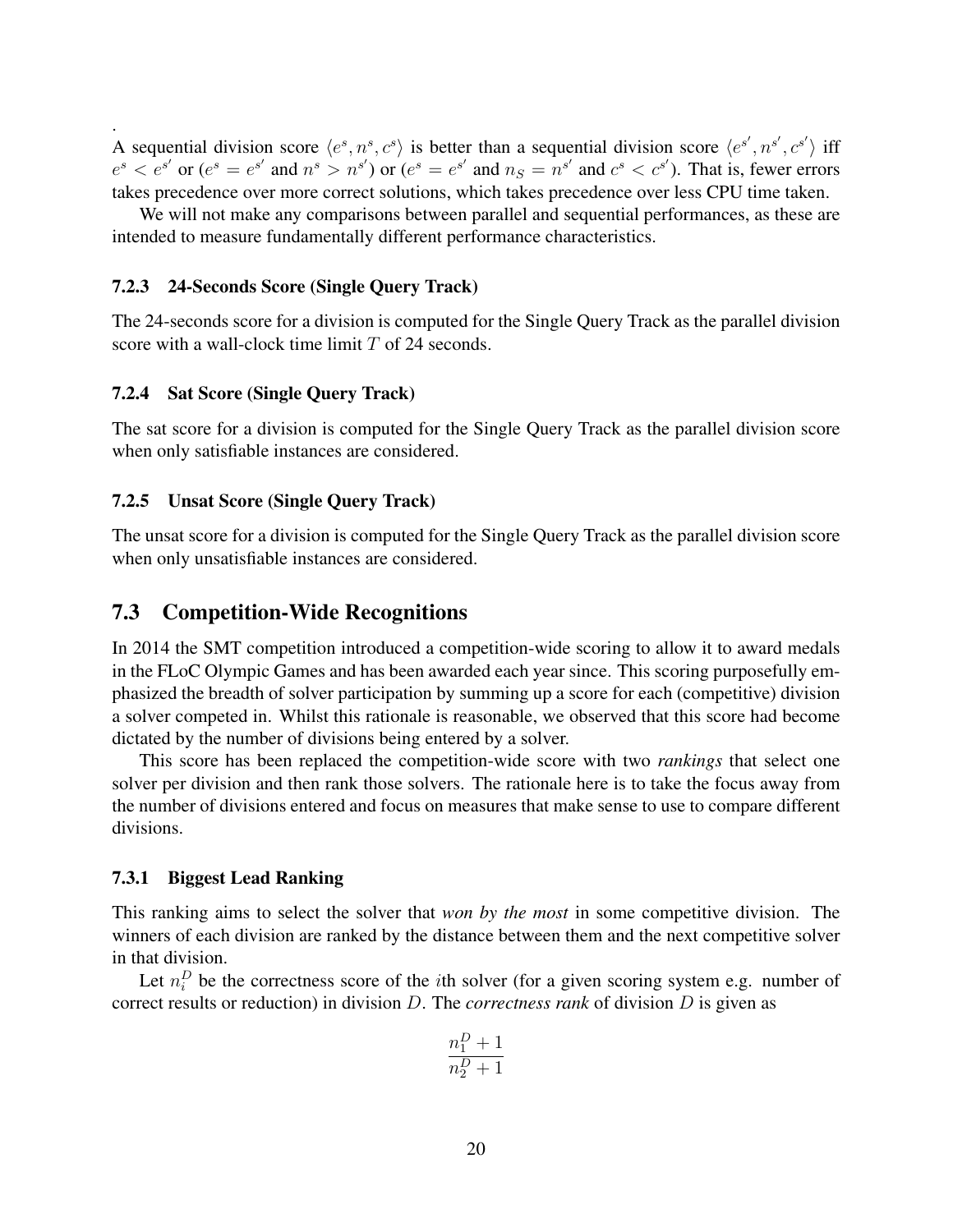Let  $c_i^D$  be the CPU time score of the *i*th solver in division D. The *CPU time rank* of division D is given as

$$
\frac{c_2^D + 1}{c_1^D + 1}
$$

Let  $w_i^D$  be the wall-clock time score of the *i*th solver in division D. The *wall-clock time rank* of division  $D$  is given as

$$
\frac{w_2^D+1}{w_1^D+1}
$$

The *biggest lead winner* is the winner of the division with the highest (largest) correctness rank. In case of a tie, the winner is determined as the solver with the higher corresponding CPU (resp. wall-clock) time rank for sequential (resp. parallel) scoring. This can be computed per scoring system.

#### 7.3.2 Largest Contribution Ranking

This ranking aims to select the solver that *uniquely contributed* the most in some division, or to put another way, the solver that would be most missed. This is achieved by computing a solver's contribution to the *virtual best solver* for a division.

Let  $\langle e^s, n^s, w^s, c^s \rangle$  be the parallel division score for solver s (for a given scoring system, i.e., n is either number of correct results or reduction). If the division error score  $e^s > 0$ , then solver s is considered unsound and excluded from the ranking. If the number of sound competitive solvers S in a division D is  $|S| \leq 2$ , the division is excluded from the ranking.

Let  $\langle e_b^s, n_b^s, w_b^s, c_b^s \rangle$  be the parallel benchmark score for benchmark b and solver s (for a given scoring system). The virtual best solver *correctness score* for a division D with competitive sound solvers  $S$  is given as

$$
vbss_n(D,S) = \sum_{b \in D} \max\{n_b^s \mid s \in S \ and \ n_b^s > 0\}
$$

where the maximum of an empty set is 0 (i.e., no contribution if a benchmark is unsolved).

The virtual best solver *CPU time score vbss<sub>c</sub>* and the virtual best solver *wall-clock time score*  $vbss_w$  for a division D with competitive sound solvers S is given as

$$
vbss_c(D, S) = \sum_{b \in D} \min \{c_b^s \mid s \in S \text{ and } n_b^s > 0\}
$$
  

$$
vbss_w(D, S) = \sum_{b \in D} \min \{w_b^s \mid s \in S \text{ and } n_b^s > 0\}
$$

where the minimum of an empty set is 1200 seconds (no solver was able to solve the benchmark).

In other words, for the single query track,  $vbss_c(D, S)$  and  $vbss_w(D, S)$  is the smallest amount of CPU time and wall-clock time taken to solve all benchmarks solved in division  $D$  using all sound competitive solvers in S.

Let S be the set of competitive solvers competing in division  $D$ . The *correctness rank*  $vbss_n$ , the *CPU time rank*  $vbss_c$  and the *wall-clock time rank*  $vbss_w$  of solver  $s \in S$  in division D are then defined as

$$
1 - \frac{vbss_n(D, S - s)}{vbss_n(D, S)} \qquad \qquad 1 - \frac{vbss_c(D, S)}{vbss_c(D, S - s)} \qquad \qquad 1 - \frac{vbss_w(D, S)}{vbss_w(D, S - s)}
$$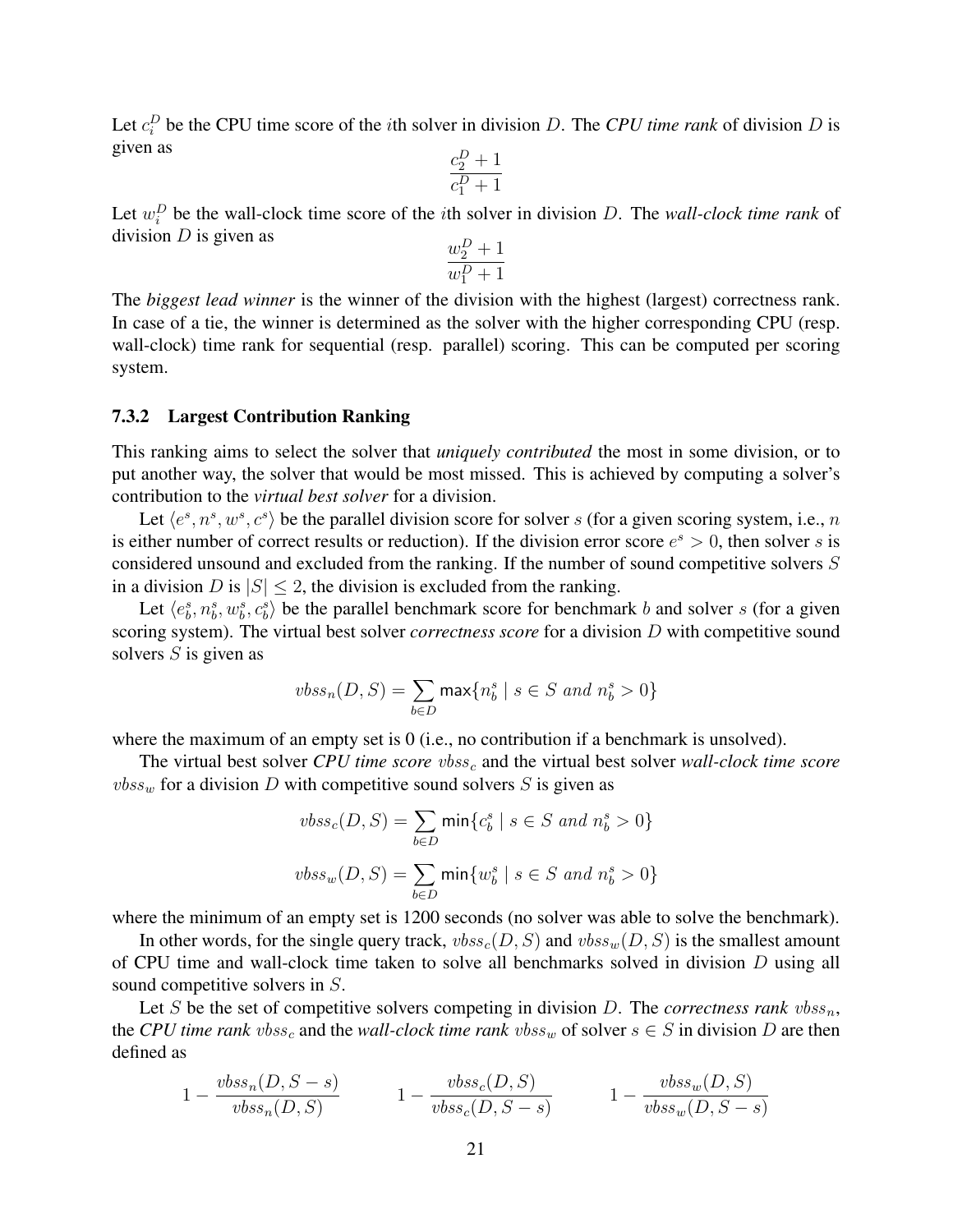i.e., the difference in virtual best solver score when removing s from the computation.

These ranks will be numbers between 0 and 1 with 0 indicating that s made no impact on the *vbss* and 1 indicating that s is the only solver that solved anything in the division. The ranks for a division D in a given track will be normalized by multiplying with  $\frac{n_D}{N}$ , where  $n_D$  corresponds to the number of competitive solver/benchmark pairs in division  $D$  and  $N$  being the overall number of competitive solver/benchmark pairs of this track.

The *largest contribution winner* is the solver across all divisions with the highest (largest) normalized correctness rank. Again, this can be computed per scoring system. In case of a tie, the winner is determined as the solver with the higher corresponding normalized CPU (resp. wallclock) time rank for sequential (resp. parallel) scoring.

### 7.4 Other Recognitions

The organizers will also recognize the following contributions:

- *New entrants*. All new entrants (to be interpreted by the organisers, but broadly a significantly new tool that has not competed in the competition before) that beat an existing solver in some division will be awarded special commendations.
- *Benchmarks*. Contributors of new benchmarks used in the competition will receive a special mention.

These recognitions will be announced at the SMT workshop and published on the competition website. The organizers reserve the right to recognize other outstanding contributions that become apparent in the competition results.

# 8 Judging

The organizers reserve the right, with careful deliberation, to remove a benchmark from the competition results if it is determined that the benchmark is faulty (e.g., syntactically invalid in a way that affects some solvers but not others); and to clarify ambiguities in these rules that are discovered in the course of the competition. Authors of solver entrants may appeal to the organizers to request such decisions. Organizers that are affiliated with solver entrants will be recused from these decisions. The organizers' decisions are final.

## 9 Acknowledgments

SMT-COMP 2022 is organized under the direction of the SMT Steering Committee. The organizing team is

- [Haniel Barbosa](http://homepages.dcc.ufmg.br/~hbarbosa/) Universidade Federal de Minas Gerais, Brazil (chair)
- François Bobot CEA List, France
- [Jochen Hoenicke](https://jochen-hoenicke.de/) Universität Freiburg, Germany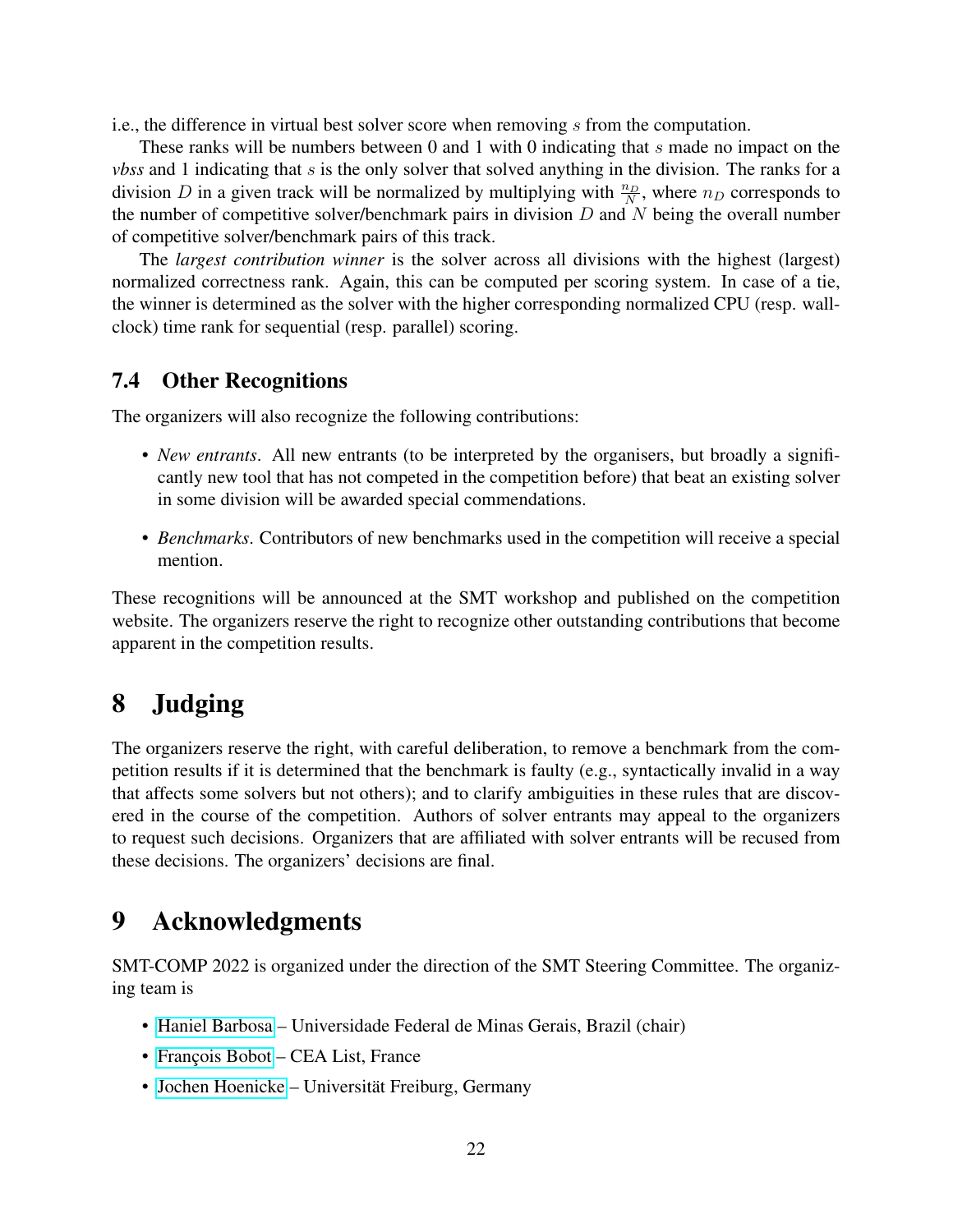The competition chairs are responsible for policy and procedure decisions, such as these rules, with input from the co-organizers.

Many others have contributed benchmarks, effort, and feedback. Clark Barrett, Pascal Fontaine, Aina Niemetz and Mathias Preiner are maintaining the SMT-LIB benchmark library. The competition uses the [StarExec](https://www.starexec.org/) service, which is hosted at the [University of Iowa.](http://www.cs.uiowa.edu/) Aaron Stump is providing essential StarExec support.

Disclosure. Haniel Barbosa is part of the developing teams of the SMT solvers cvc5 [\[1\]](#page-23-8) and veriT [\[8\]](#page-23-9). François is part of the developing team of the SMT solver COLIBRI [\[7\]](#page-23-10). Jochen Hoenicke is part of the developing team of the SMT solver SMTInterpol [\[9\]](#page-23-11).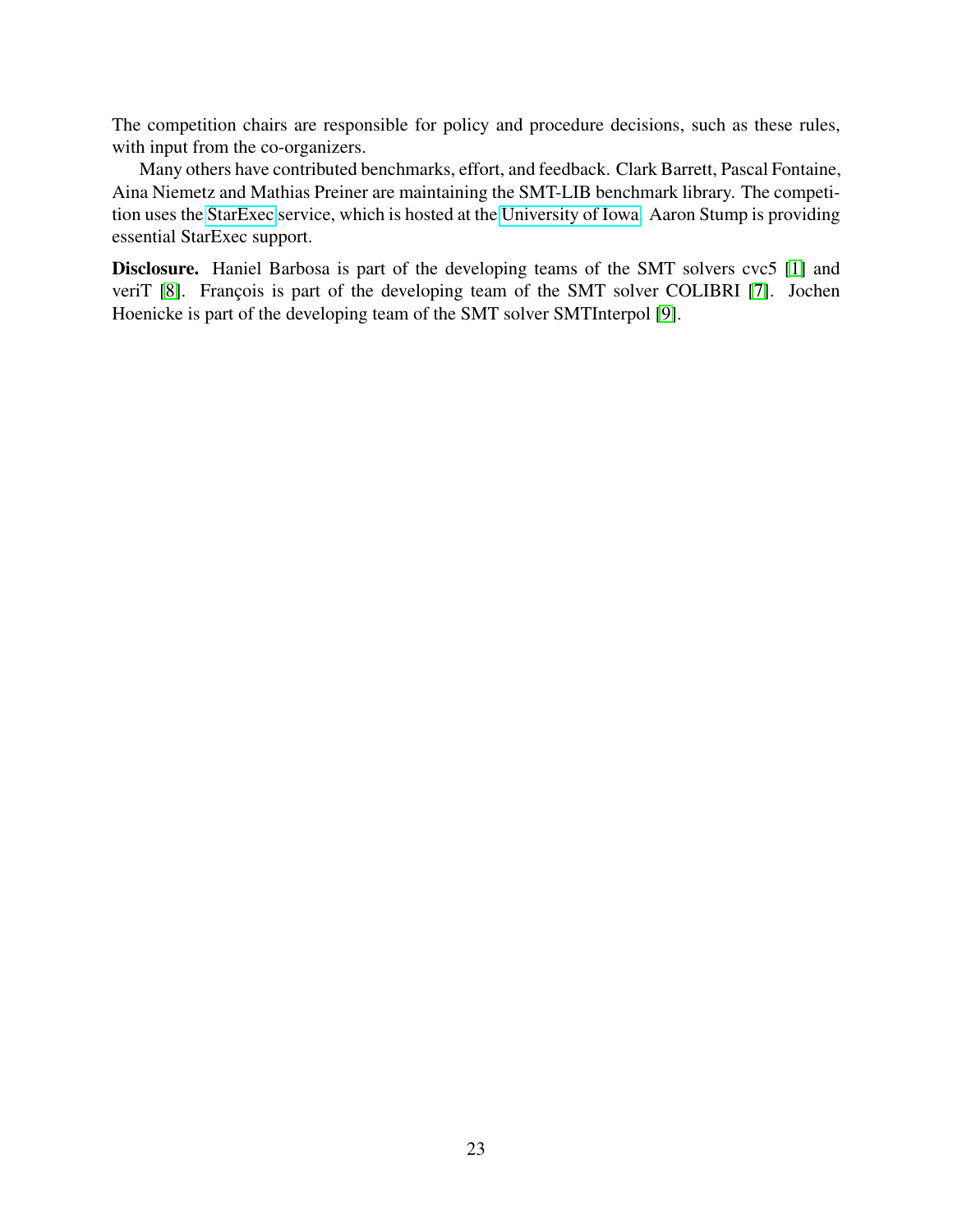## References

- <span id="page-23-8"></span>[1] Haniel Barbosa, Clark W. Barrett, Martin Brain, Gereon Kremer, Hanna Lachnitt, Makai Mann, Abdalrhman Mohamed, Mudathir Mohamed, Aina Niemetz, Andres Notzli, Alex ¨ Ozdemir, Mathias Preiner, Andrew Reynolds, Ying Sheng, Cesare Tinelli, and Yoni Zohar. cvc5: A versatile and industrial-strength SMT solver. In Dana Fisman and Grigore Rosu, editors, *Tools and Algorithms for Construction and Analysis of Systems (TACAS), Part I*, volume 13243 of *Lecture Notes in Computer Science*, pages 415–442. Springer, 2022.
- <span id="page-23-1"></span>[2] Clark Barrett, Leonardo de Moura, and Aaron Stump. Design and Results of the 1st Satisfiability Modulo Theories Competition (SMT-COMP 2005). *Journal of Automated Reasoning*, 35(4):373–390, 2005.
- <span id="page-23-2"></span>[3] Clark Barrett, Leonardo de Moura, and Aaron Stump. Design and Results of the 2nd Annual Satisfiability Modulo Theories Competition (SMT-COMP 2006). *Formal Methods in System Design*, 31(3):221–239, 2007.
- <span id="page-23-3"></span>[4] Clark Barrett, Morgan Deters, Albert Oliveras, and Aaron Stump. Design and Results of the 3rd Annual Satisfiability Modulo Theories Competition (SMT-COMP 2007). *International Journal on Artificial Intelligence Tools*, 17(4):569–606, 2008.
- <span id="page-23-4"></span>[5] Clark Barrett, Morgan Deters, Albert Oliveras, and Aaron Stump. Design and Results of the 4th Annual Satisfiability Modulo Theories Competition (SMT-COMP 2008). Technical Report TR2010-931, New York University, 2010.
- <span id="page-23-0"></span>[6] Daniel Le Berre and Laurent Simon. The Essentials of the SAT 2003 Competition. In *Sixth International Conference on Theory and Applications of Satisfiability Testing*, volume 2919 of *LNCS*, pages 452–467. Springer, 2003.
- <span id="page-23-10"></span>[7] François Bobot, Zakaria Chihani, and Bruno Marre. Real behavior of floating point. In Martin Brain and Liana Hadarean, editors, *Proceedings of the 15th International Workshop on Satisfiability Modulo Theories affiliated with the International Conference on Computer-Aided Verification (CAV 2017), Heidelberg, Germany, July 22 - 23, 2017*, volume 1889 of *CEUR Workshop Proceedings*, pages 50–62. CEUR-WS.org, 2017.
- <span id="page-23-9"></span>[8] Thomas Bouton, Diego Caminha B. de Oliveira, David Déharbe, and Pascal Fontaine. veriT: An Open, Trustable and Efficient SMT-Solver. In Renate A. Schmidt, editor, *Proc. Conference on Automated Deduction (CADE)*, volume 5663 of *Lecture Notes in Computer Science*, pages 151–156. Springer, 2009.
- <span id="page-23-11"></span>[9] Jürgen Christ, Jochen Hoenicke, and Alexander Nutz. SMTInterpol: An interpolating SMT solver. In Alastair Donaldson and David Parker, editors, *Model Checking Software*, pages 248–254, Berlin, Heidelberg, 2012. Springer Berlin Heidelberg.
- <span id="page-23-5"></span>[10] David R. Cok, David Déharbe, and Tjark Weber. The 2014 SMT Competition. *Journal on Satisfiability, Boolean Modeling and Computation*, 9:207–242, 2014.
- <span id="page-23-6"></span>[11] David R. Cok, Alberto Griggio, Roberto Bruttomesso, and Morgan Deters. The 2012 SMT Competition. Available online at [http://smtcomp.sourceforge.net/2012/reports/](http://smtcomp.sourceforge.net/2012/reports/SMTCOMP2012.pdf) [SMTCOMP2012.pdf.](http://smtcomp.sourceforge.net/2012/reports/SMTCOMP2012.pdf)
- <span id="page-23-7"></span>[12] David R. Cok, Aaron Stump, and Tjark Weber. The 2013 Evaluation of SMT-COMP and SMT-LIB. *Journal of Automated Reasoning*, 55(1):61–90, 2015.